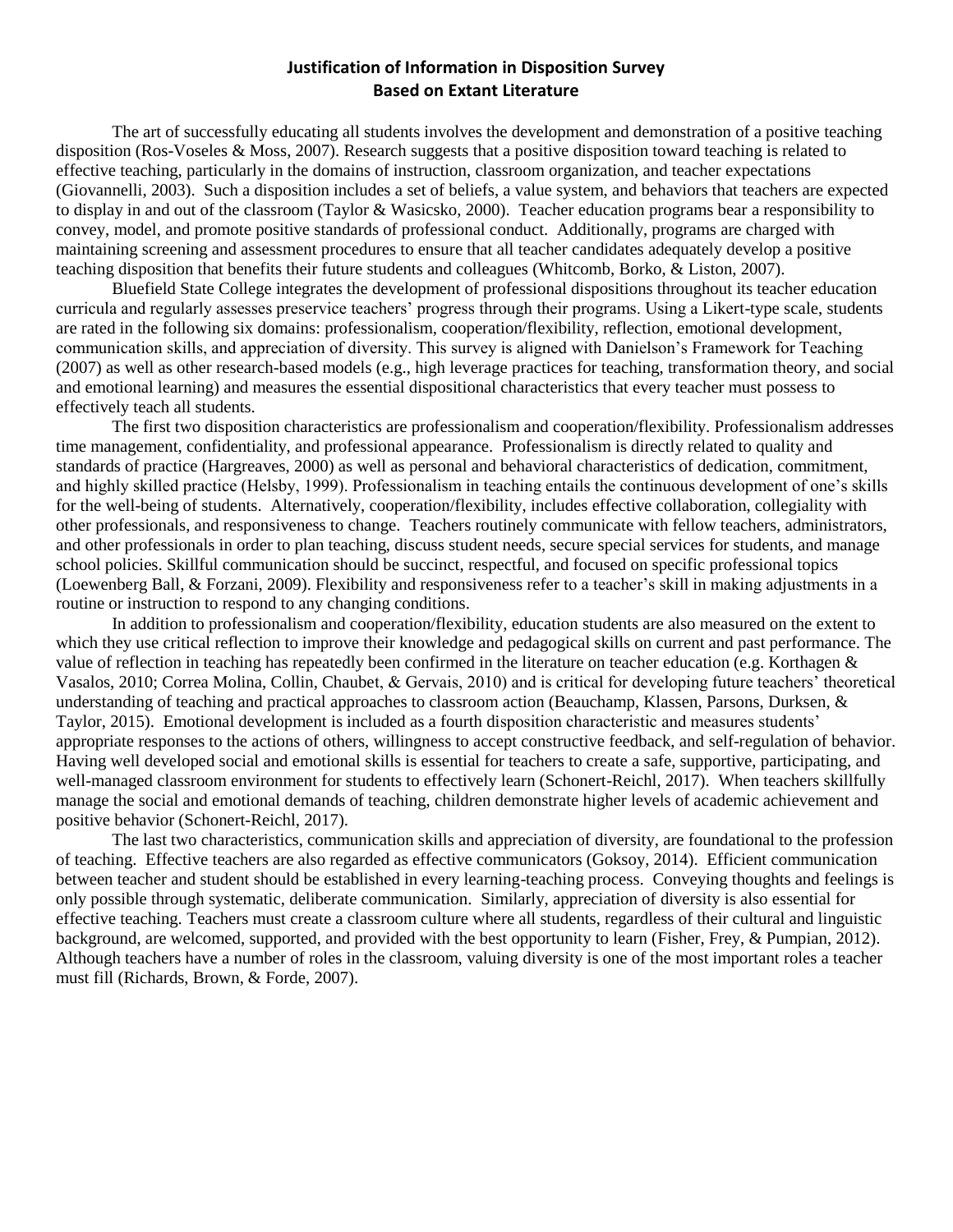#### **References**

- Beauchamp, L., Klassen, R., Parsons, J., Durksen, T., & Taylor, L. (2015). *Exploring the development of teacher efficacy through professional learning experiences*. Alberta Teachers' Association.
- Correa Molina, E., Collin, S., Chaubet, P., & Gervais, C. (2010). Concept de réflexion: un regard critique. *Éducation et francophonie*, *38*(2), 135-154.
- Fisher, D., Frey, N., & Pumpian, I. (2012). *How to create a culture of achievement in your school and classroom*. ASCD.
- Giovannelli, M. (2003). Relationship between reflective disposition toward teaching and effective teaching. *The journal of educational research*, *96*(5), 293-309.
- Göksoy, S. (2014). Teacher Candidates'(Pedagogical Formation Students') Communication Skills. *Creative Education*, *5*(14), 1334.
- Hargreaves, A. (2007). Sustainable professional learning communities. *Professional learning communities: Divergence, depth and dilemmas*, 181-195.
- Helsby, G. (1999). *Changing Teachers' Work: The" Reform" of Secondary Schooling. Changing Education Series*. Taylor & Francis, 7625 Empire Drive, Florence, KY 41402 (hardbound: ISBN-0-335-19939-9, \$95; paperbound: ISBN-0-335-19938-0, \$28.95).
- Korthagen, F. A., & Vasalos, A. (2010). Going to the core: Deepening reflection by connecting the person to the profession. In *Handbook of reflection and reflective inquiry* (pp. 529-552). Springer, Boston, MA.
- Loewenberg Ball, D., & Forzani, F. M. (2009). The work of teaching and the challenge for teacher education. *Journal of teacher education*, *60*(5), 497-511.
- Rieh, S. Y., & Danielson, D. R. (2007). Credibility: A multidisciplinary framework. *Annual review of information science and technology*, *41*(1), 307-364.
- Richards, H. V., Brown, A. F., & Forde, T. B. (2007). Addressing diversity in schools: Culturally responsive pedagogy. *Teaching Exceptional Children*, *39*(3), 64-68.
- Ros-Voseles, D., & Moss, L. (2007). The role of dispositions in the education of future teachers. *YC Young Children*, *62*(5), 90.
- Schonert-Reichl, K. A. (2017). Social and emotional learning and teachers. *The Future of Children*, 137-155.
- Taylor, R. L., & Wasicsko, M. M. (2000, November). The dispositions to teach. In *annual meeting of the Southern Region Association of Teacher Educators (SRATE) Conference, Lexington, KY. Retrieved May* (Vol. 21, p. 2010).
- Whitcomb, J., Borko, H., & Liston, D. (2007). Stranger than fiction: Arthur Levine's Educating School Teachers—the basis for a proposal.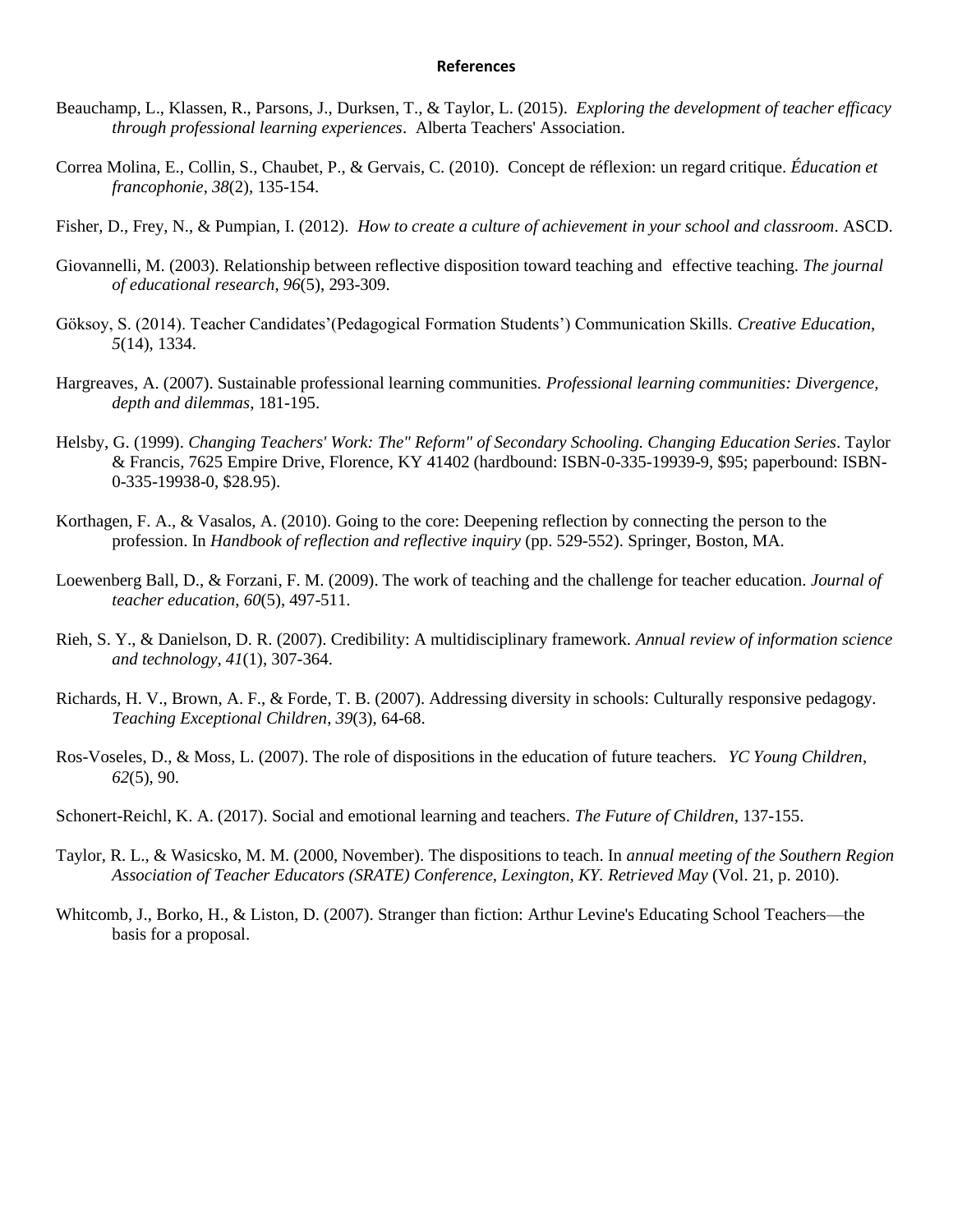### Bluefield State College School of Education Dispositional Evaluation

# **Candidate's Name \_\_\_\_\_\_\_\_\_\_\_\_\_\_\_\_\_\_\_\_\_\_\_\_\_\_\_\_\_\_\_\_\_\_\_\_\_\_\_\_\_\_\_\_\_\_\_\_\_\_\_\_\_\_\_\_\_\_\_\_\_\_\_\_\_\_\_\_\_\_\_\_\_\_\_\_\_\_\_\_\_**

#### **Please rate your student teacher on their performance while in your classroom based on the following criteria:**

| The candidate                                        | Accomplished                                                                                                                                                                                                                                                                                                                                             | <b>Emerging</b>                                                                                                                                                                                                                                                                                                                                                         | Unsatisfactory/Rarely                                                                                                                                                                                                                                                                                                                                                                                       |
|------------------------------------------------------|----------------------------------------------------------------------------------------------------------------------------------------------------------------------------------------------------------------------------------------------------------------------------------------------------------------------------------------------------------|-------------------------------------------------------------------------------------------------------------------------------------------------------------------------------------------------------------------------------------------------------------------------------------------------------------------------------------------------------------------------|-------------------------------------------------------------------------------------------------------------------------------------------------------------------------------------------------------------------------------------------------------------------------------------------------------------------------------------------------------------------------------------------------------------|
| demonstrates:                                        | (3)                                                                                                                                                                                                                                                                                                                                                      | (2)                                                                                                                                                                                                                                                                                                                                                                     | (1)                                                                                                                                                                                                                                                                                                                                                                                                         |
| Professionalism<br>Score                             | Maintains professional appearance/ dresses<br>appropriately in all situations<br>Always follows timelines and due dates<br>Manages time effectively<br>Is always punctual and attends class regularly<br>Consistently maintains professional<br>boundaries with students<br>Consistently maintains confidentiality of<br>student information and records | Usually maintains professional appearance/ dresses<br>appropriately in most situations<br>Follows timelines and due dates in most instances<br>Usually manages time well<br>Is mostly punctual and regular in class attendance<br>Frequently maintains professional boundaries with students<br>Usually maintains confidentiality of student information and<br>records | Rarely has professional appearance/<br>does not dress appropriately<br>Does not/rarely follow timelines and<br>due dates<br>Does not manage time effectively<br>Is not punctual and does not attend<br>class regularly<br>Does not maintain professional<br>boundaries with students<br>Rarely maintains confidentiality of<br>student information and records                                              |
| Cooperation/<br><b>Flexibility</b><br>Score          | Effectively contributes as a group member<br>Collaborates effectively with others<br>Shares information and ideas<br>Interacts and relates well to peers, faculty and<br>other professionals<br>Recognizes that plans can be flexible and<br>open to adjustment                                                                                          | Occasionally contributes as a group member<br>Collaborates effectively with others in most instances<br>Usually shares information and ideas<br>Interacts and relates well to peers, faculty and other<br>professionals<br>Usually but does not always recognize that plans can be<br>flexible and open to adjustment                                                   | Seldom contributes as a group<br>member<br>Does not collaborate effectively with<br>others or willingly share information<br>and ideas<br>Interacts and relates poorly to peers,<br>faculty or other professionals<br>Does not recognize that plans can be                                                                                                                                                  |
| <b>Reflection</b><br>Score                           | Regularly uses self-reflection of learning and<br>pedagogy for personal and professional<br>growth<br>Reflects on feedback from peers and mentors<br>to identify areas for growth<br>Is able to recognize weaknesses and asks for<br>support as needed<br>Reviews student data and modifies lessons<br>and teaching strategies as appropriate            | Mostly uses self-reflection of learning and pedagogy for<br>personal and professional growth<br>Sometimes reflects on feedback from peers and mentors to<br>identify areas for growth<br>Does not routinely recognize weaknesses, asks for support<br>occasionally<br>Reviews student data and modifies lessons and teaching<br>strategies occasionally                 | flexible and open to adjustment<br>Seldom uses self-reflection of<br>learning and pedagogy for personal<br>and professional growth<br>Little evidence of using feedback from<br>peers and mentors to identify areas<br>for growth<br>Is usually unable to recognize<br>weaknesses and asks for support as<br>needed<br>Seldom/never reviews student data<br>and modifies lessons and teaching<br>strategies |
| <b>Emotional</b><br>Development<br>Score             | Displays emotional control<br>Uses reflection as self-assessment of behavior<br>Responds appropriately to actions of others<br>Provides and willingly accepts constructive<br>feedback                                                                                                                                                                   | Frequently/usually displays emotional control<br>Uses reflection as self-assessment of behavior<br>Responds appropriately to actions of others<br>Provides and willingly accepts constructive feedback                                                                                                                                                                  | Displays frequent lack of emotional<br>control<br>Rarely seems to use reflection as self-<br>assessment of behavior<br>Does not always respond<br>appropriately to actions of others<br>Seems unable/unwilling to provide or<br>accept constructive feedback                                                                                                                                                |
| Communication<br><b>Skills</b><br>Score              | Uses standard English in written and oral<br>communication<br>Communicates effectively in personal<br>interactions and professional presentations<br>incorporating technology as appropriate<br>Appropriate voice projection and tone<br>Proofreads all written communications for<br>proper spelling, grammar, and punctuation                          | Uses standard English in most written and oral communication<br>Communicates effectively in personal interactions and<br>professional presentations incorporating technology as<br>appropriate<br>Appropriate voice projection and tone<br>Proofreads all written communications for proper spelling,<br>grammar, and punctuation                                       | Has difficulty using standard English<br>in written and oral communication<br>Communicates effectively in personal<br>interactions and professional<br>presentations incorporating<br>technology as appropriate<br>Consistently uses inappropriate voice<br>projection and tone<br>Does not show evidence of<br>proofreading all written<br>communications for proper spelling,<br>grammar, and punctuation |
| <b>Appreciation of</b><br><b>Diversity</b><br>Score_ | Interacts positively with all learners including<br>those from diverse backgrounds<br>Differentiates instruction based on needs of<br>learners and appreciates individual<br>differences<br>Expects all students to learn and be successful                                                                                                              | Usually interacts positively with all learners including those<br>from diverse backgrounds<br>Differentiates instruction based on needs of learners.<br>Frequently/usually demonstrates the expectation that all<br>students can learn and be successful                                                                                                                | Interacts positively with all learners<br>including those from diverse<br>backgrounds<br>Differentiates instruction based on<br>needs of learners.<br>Does not demonstrate the<br>expectation that all students can<br>learn and be successful                                                                                                                                                              |
| TOTAL:                                               |                                                                                                                                                                                                                                                                                                                                                          |                                                                                                                                                                                                                                                                                                                                                                         |                                                                                                                                                                                                                                                                                                                                                                                                             |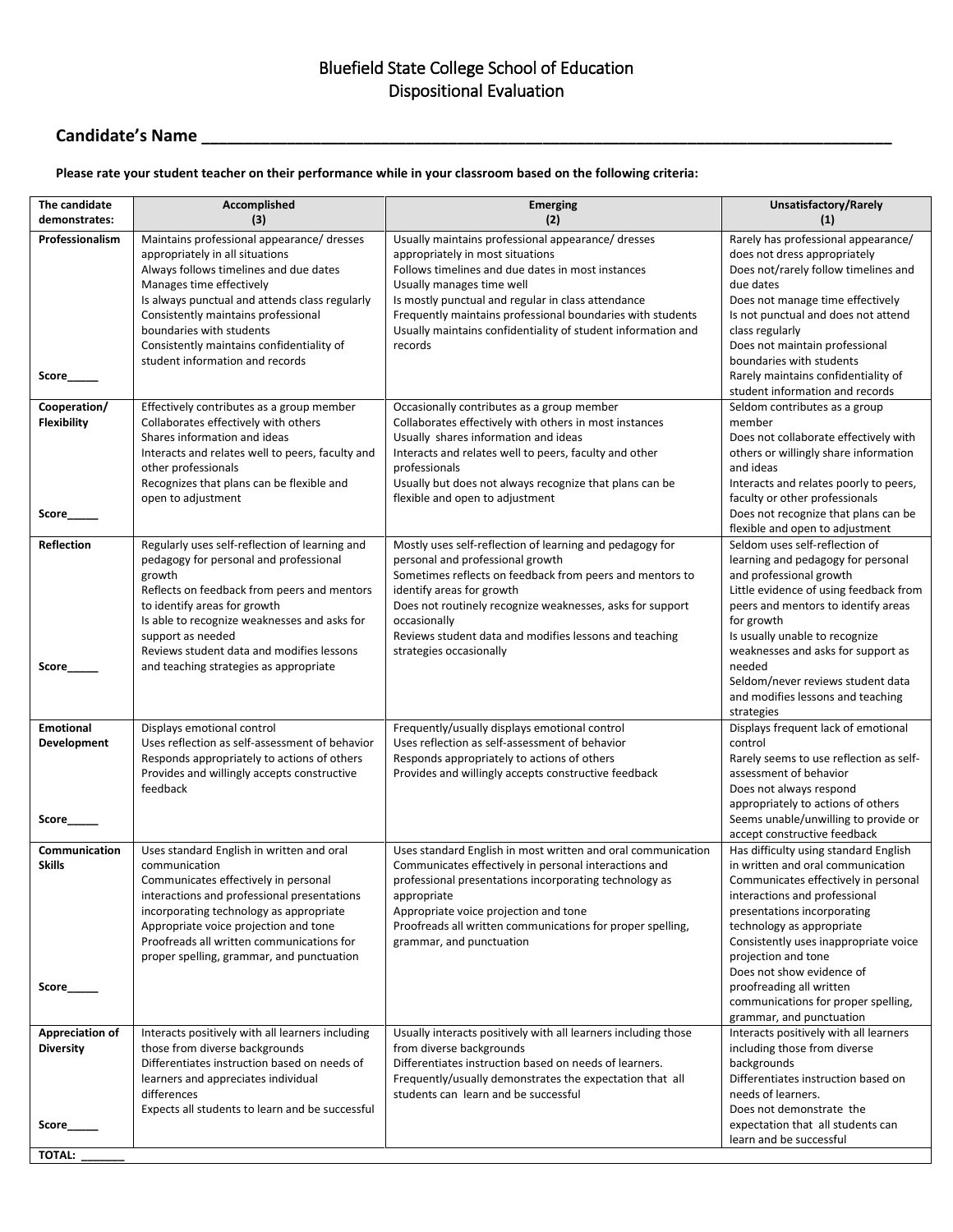## **EDUC 110**

| <b>Dispositional Data Spring 2021</b>      |              |                                                                 |                                                                                                          |              |                 |                                                                                                                                             |                                                                                             |                 |                                                                   |                           |                 |                            |                       |
|--------------------------------------------|--------------|-----------------------------------------------------------------|----------------------------------------------------------------------------------------------------------|--------------|-----------------|---------------------------------------------------------------------------------------------------------------------------------------------|---------------------------------------------------------------------------------------------|-----------------|-------------------------------------------------------------------|---------------------------|-----------------|----------------------------|-----------------------|
|                                            |              | <b>Elementary Education</b><br><b>Placement</b><br>19 pandemic. | <b>Final Cooperating Teacher</b><br>$N =$ Students were not permitted<br>in classrooms due to the COVID- |              | pandemic.       | <b>Final Cooperating Teacher</b><br><b>Middle Education Placement</b><br>N=Students were not permitted in<br>classrooms due to the COVID-19 | <b>Final College Supervisor</b><br><b>Evaluation</b><br><b>Overall Experience</b><br>$N=13$ |                 | <b>Final Student Self-Evaluation</b><br><b>Overall Experience</b> | Mean<br>Mode<br><b>SD</b> |                 |                            |                       |
|                                            | Accomplished | Emerging                                                        | <b>Unsatisfactory</b><br>/ Rarely                                                                        | Accomplished | <b>Emerging</b> | <b>Unsatisfactory</b><br>/ Rarely                                                                                                           | Accomplished                                                                                | <b>Emerging</b> | Unsatisfactory<br>/ Rarely                                        | <b>Accomplished</b>       | <b>Emerging</b> | Unsatisfactory<br>/ Rarely |                       |
| Professionalism                            | NA           | NA                                                              | <b>NA</b>                                                                                                | NA           | NA              | NA                                                                                                                                          | 11/79%                                                                                      | 2/14%           | $\Omega$                                                          | 12/92%                    | 1/8%            | $\overline{0}$             | 2.89<br>3<br>0.32     |
| Cooperation /<br><b>Flexibility</b>        | NA           | NA                                                              | NA                                                                                                       | <b>NA</b>    | NA              | NA                                                                                                                                          | 13 / 100%                                                                                   | $\overline{0}$  | $\overline{0}$                                                    | 12/92%                    | 1/8%            | $\overline{0}$             | 2.96<br>3<br>0.19     |
| <b>Reflection</b>                          | NA           | NA                                                              | NA                                                                                                       | <b>NA</b>    | NA              | NA                                                                                                                                          | 12/<br>86%                                                                                  | 1/8%            | $\overline{0}$                                                    | 10/77%                    | 3/23%           | $\overline{0}$             | 2.85<br>3<br>0.36     |
| <b>Emotional</b><br><b>Development</b>     | NA           | NA                                                              | NA                                                                                                       | NA           | NA              | NA                                                                                                                                          | 13 / 100%                                                                                   | $\Omega$        | $\overline{0}$                                                    | 12/92%                    | 1/8%            | $\overline{0}$             | 2.96<br>3<br>0.19     |
| Communication<br><b>Skills</b>             | NA           | <b>NA</b>                                                       | NA                                                                                                       | NA           | NA              | NA                                                                                                                                          | 12/<br>/86%                                                                                 | 1/8%            | $\overline{0}$                                                    | 11/85%                    | 2/15%           | $\overline{0}$             | 2.88<br>3<br>0.32     |
| <b>Appreciation of</b><br><b>Diversity</b> | NA           | NA                                                              | NA                                                                                                       | <b>NA</b>    | <b>NA</b>       | NA                                                                                                                                          | 13 / 100%                                                                                   | $\overline{0}$  | $\overline{0}$                                                    | 13 / 100%                 | $\overline{0}$  | $\overline{0}$             | 3.00<br>3<br>$\theta$ |

|                        |              |                             | <b>Final Cooperating Teacher</b>    |                                   |                                  | <b>Final Cooperating Teacher</b> | <b>Final College Supervisor</b> |          |                       | <b>Final Student Self-Evaluation</b> |             |                       |      |
|------------------------|--------------|-----------------------------|-------------------------------------|-----------------------------------|----------------------------------|----------------------------------|---------------------------------|----------|-----------------------|--------------------------------------|-------------|-----------------------|------|
|                        |              | <b>Elementary Education</b> |                                     | <b>Middle Education Placement</b> |                                  |                                  | <b>Evaluation</b>               |          |                       | <b>Overall Experience</b>            |             |                       |      |
|                        |              | <b>Placement</b>            |                                     |                                   | N=Students were not permitted in |                                  | <b>Overall Experience</b>       |          |                       |                                      | <b>Mean</b> |                       |      |
|                        |              |                             | $N=$ Students were not permitted in |                                   |                                  | classrooms due to the COVID-19   | $N=11$                          |          |                       |                                      |             | Mode                  |      |
|                        |              |                             | classrooms due to the COVID-19      | pandemic.                         |                                  |                                  |                                 |          |                       | <b>SD</b>                            |             |                       |      |
|                        |              | pandemic.                   |                                     |                                   |                                  |                                  |                                 |          |                       |                                      |             |                       |      |
|                        | Accomplished | Emerging                    | Unsatisfactory                      | Accomplished                      | Emerging                         | Unsatisfactory                   | Accomplished                    | Emerging | <b>Unsatisfactory</b> | Accomplished                         | Emerging    | <b>Unsatisfactory</b> |      |
|                        |              |                             | / Rarely                            |                                   |                                  | / Rarely                         |                                 |          | / Rarely              |                                      |             | / Rarely              |      |
| <b>Professionalism</b> | <b>NA</b>    | <b>NA</b>                   | <b>NA</b>                           | NA                                | <b>NA</b>                        | <b>NA</b>                        | 8/73%                           | 2/18%    | $1/9\%$               | 8/70%                                | 2/18%       | 1/9%                  | 2.64 |
|                        |              |                             |                                     |                                   |                                  |                                  |                                 |          |                       |                                      |             |                       |      |
|                        |              |                             |                                     |                                   |                                  |                                  |                                 |          |                       |                                      |             |                       | 0.64 |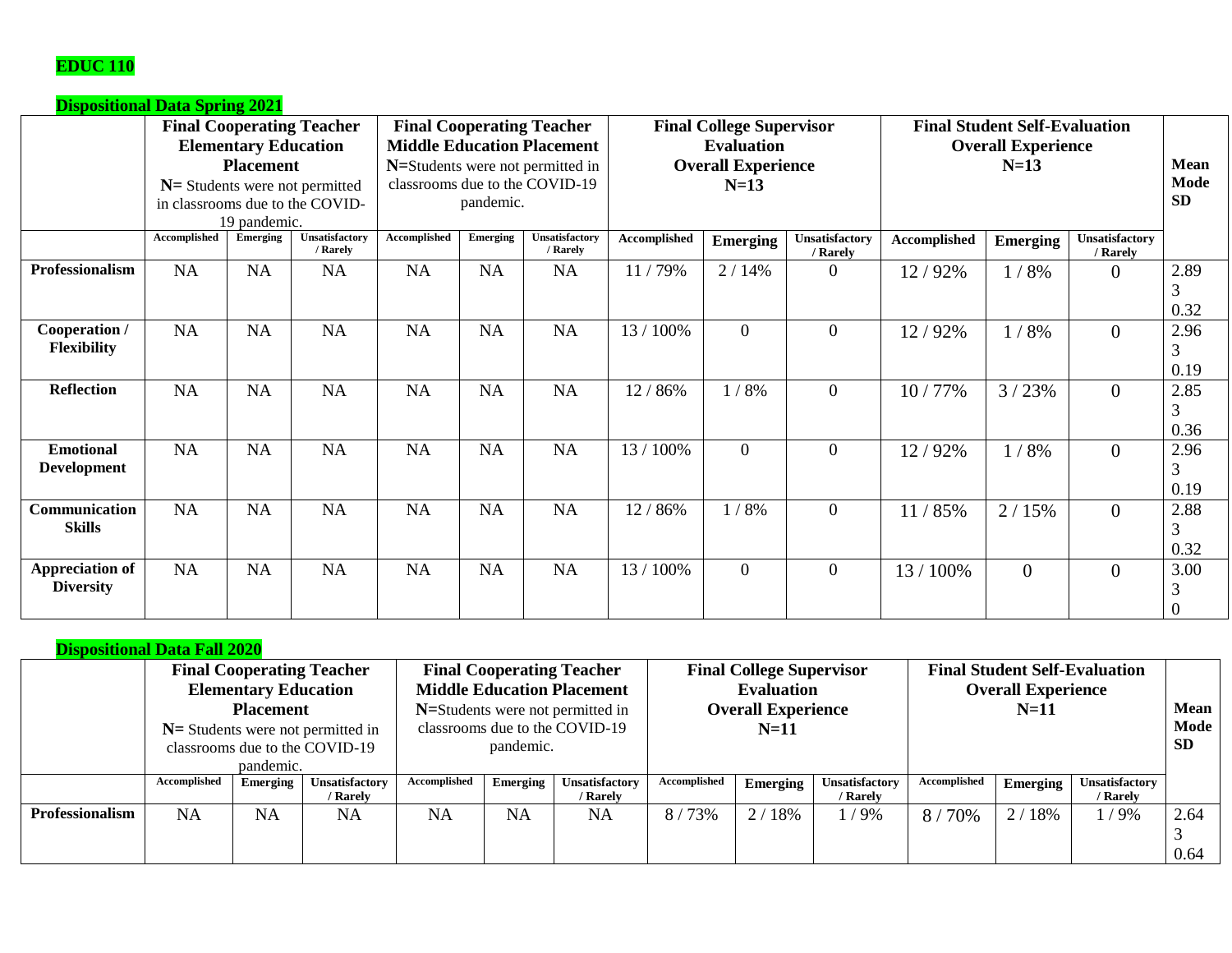| Cooperation /<br><b>Flexibility</b> | <b>NA</b> | <b>NA</b> | NA | <b>NA</b> | <b>NA</b> | <b>NA</b> | 5/45%                   | 5/45%        | $/9\%$         | 18%<br>2/ | 8/73% | /9%            | 2.23<br>$\sim$ |
|-------------------------------------|-----------|-----------|----|-----------|-----------|-----------|-------------------------|--------------|----------------|-----------|-------|----------------|----------------|
|                                     |           |           |    |           |           |           |                         |              |                |           |       |                | 0.60           |
| <b>Reflection</b>                   | <b>NA</b> | <b>NA</b> | NA | <b>NA</b> | <b>NA</b> | <b>NA</b> | 10/91%                  | 1/9%         | $\overline{0}$ | 4/37%     | 7/70% | $\overline{0}$ | 2.64           |
|                                     |           |           |    |           |           |           |                         |              |                |           |       |                | 3              |
|                                     |           |           |    |           |           |           |                         |              |                |           |       |                | 0.48           |
| <b>Emotional</b>                    | <b>NA</b> | <b>NA</b> | NA | <b>NA</b> | <b>NA</b> | <b>NA</b> | 100%<br>11 <sub>l</sub> | $\mathbf{0}$ | $\overline{0}$ | 5/45%     | 6/55% | $\mathbf{0}$   | 2.72           |
| <b>Development</b>                  |           |           |    |           |           |           |                         |              |                |           |       |                | 3              |
|                                     |           |           |    |           |           |           |                         |              |                |           |       |                | 0.45           |
| Communication                       | <b>NA</b> | <b>NA</b> | NA | <b>NA</b> | <b>NA</b> | <b>NA</b> | 5/45%                   | 4/37%        | 2/18%          | 4/37%     | 6/55% | 1/9%           | 2.27           |
| <b>Skills</b>                       |           |           |    |           |           |           |                         |              |                |           |       |                | $\sim$         |
|                                     |           |           |    |           |           |           |                         |              |                |           |       |                | 0.69           |
| <b>Appreciation of</b>              | <b>NA</b> | <b>NA</b> | NA | <b>NA</b> | <b>NA</b> | <b>NA</b> | 11 <sub>1</sub><br>100% | $\mathbf{0}$ | $\mathbf{0}$   | 8/73%     | 3/27% | $\mathbf{0}$   | 2.86           |
| <b>Diversity</b>                    |           |           |    |           |           |           |                         |              |                |           |       |                | 3              |
|                                     |           |           |    |           |           |           |                         |              |                |           |       |                | 0.34           |

| <b>Dispositional Data Spring 2020</b>      |              |                                  |                                       |                     |                                   |                                  |                     |                                      |                                  |                             |
|--------------------------------------------|--------------|----------------------------------|---------------------------------------|---------------------|-----------------------------------|----------------------------------|---------------------|--------------------------------------|----------------------------------|-----------------------------|
|                                            |              | <b>Final Cooperating Teacher</b> |                                       |                     | <b>Final Cooperating Teacher</b>  |                                  |                     | <b>Final Student Self-Evaluation</b> |                                  |                             |
|                                            |              |                                  | <b>Elementary Education Placement</b> |                     | <b>Middle Education Placement</b> |                                  |                     | <b>Overall Experience</b><br>$n=2$   |                                  |                             |
|                                            |              | $n=1$                            |                                       | $n=2$               |                                   |                                  |                     | <b>Mean</b>                          |                                  |                             |
|                                            | Accomplished | <b>Emerging</b>                  | Unsatisfactory/<br><b>Rarely</b>      | <b>Accomplished</b> | <b>Emerging</b>                   | Unsatisfactory/<br><b>Rarely</b> | <b>Accomplished</b> | <b>Emerging</b>                      | Unsatisfactory/<br><b>Rarely</b> | <b>Mode</b><br><b>SD</b>    |
| Professionalism                            | 1 / 100%     | $\overline{0}$                   | $\theta$                              | 2 / 100%            | $\overline{0}$                    | $\theta$                         | 2 / 100%            | $\overline{0}$                       | $\Omega$                         | 3.00<br>3<br>$\overline{0}$ |
| <b>Cooperation/Flexibility</b>             | 1 / 100%     | $\overline{0}$                   | $\overline{0}$                        | 2 / 100%            | $\overline{0}$                    | $\overline{0}$                   | 1/50%               | 1/50%                                | $\theta$                         | 2.80<br>3<br>0.40           |
| <b>Reflection</b>                          | 1/100%       | $\overline{0}$                   | $\overline{0}$                        | 50%                 | 50%                               | $\overline{0}$                   | 1/50%               | 1/50%                                | $\Omega$                         | 2.60<br>3<br>0.49           |
| <b>Emotional</b><br><b>Development</b>     | 1/100%       | $\overline{0}$                   | $\overline{0}$                        | 1/50%               | 50%                               | $\overline{0}$                   | 1/50%               | 1/50%                                | $\theta$                         | 2.60<br>3<br>0.49           |
| <b>Communication Skills</b>                | 1/100%       | $\overline{0}$                   | $\mathbf{0}$                          | 1/50%               | 150%                              | $\mathbf{0}$                     | 2 / 100%            | $\overline{0}$                       | $\overline{0}$                   | 2.80<br>3<br>0.40           |
| <b>Appreciation of</b><br><b>Diversity</b> | 1 / 100%     | $\overline{0}$                   | $\overline{0}$                        | 1/50%               | 150%                              | $\overline{0}$                   | 1/50%               | 1/50%                                | $\overline{0}$                   | 2.60<br>3<br>0.49           |

**\***There were 10 students in the course, but most students were unable to complete their field experience hours due to the closure of schools related to the COVID-19 pandemic.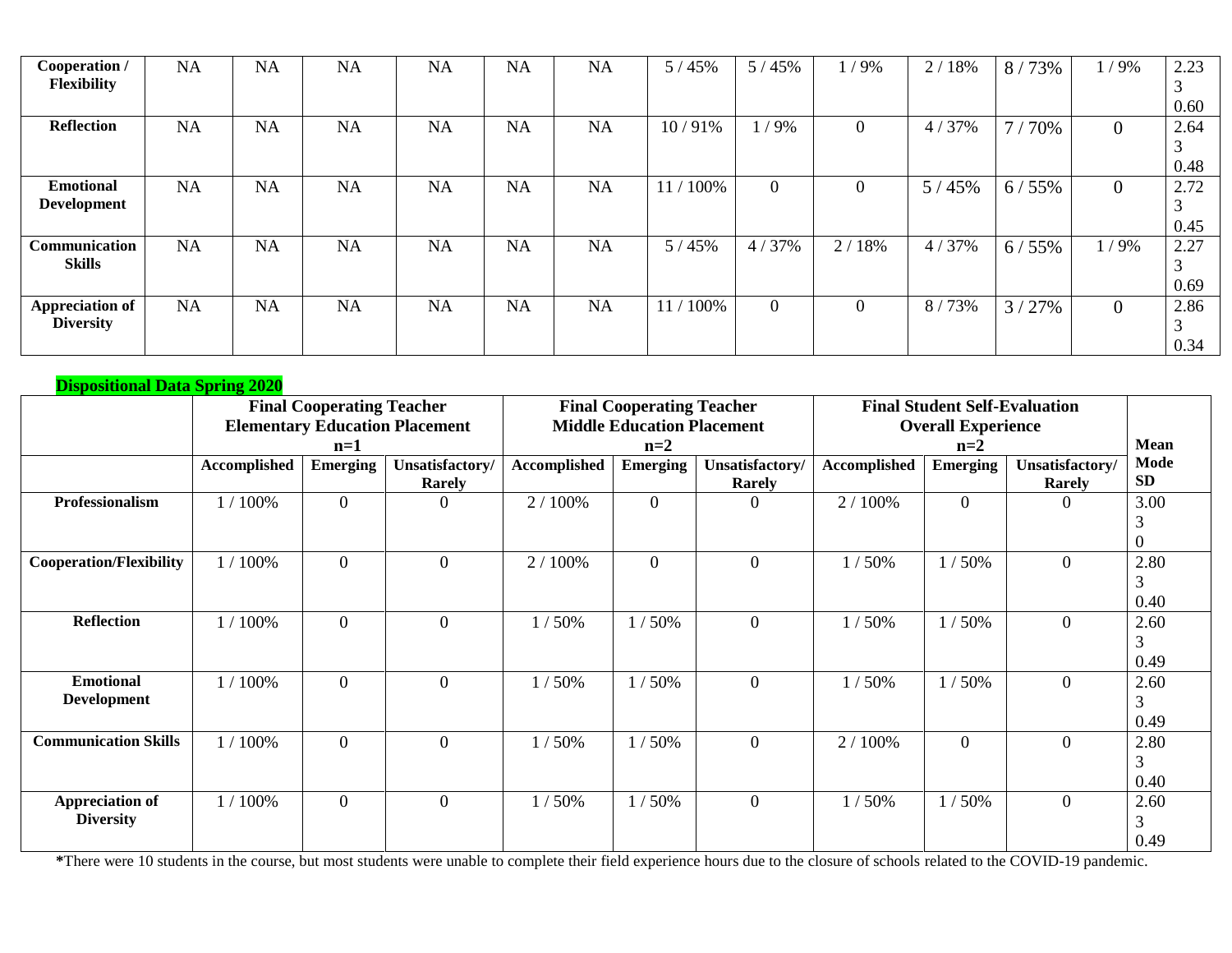| <b>Dispositional Data Fall 2019</b>        |              |                                  |                                       |                                   |                                  |                           |                           |                                      |                                  |                   |  |
|--------------------------------------------|--------------|----------------------------------|---------------------------------------|-----------------------------------|----------------------------------|---------------------------|---------------------------|--------------------------------------|----------------------------------|-------------------|--|
|                                            |              | <b>Final Cooperating Teacher</b> |                                       |                                   | <b>Final Cooperating Teacher</b> |                           |                           | <b>Final Student Self-Evaluation</b> |                                  |                   |  |
|                                            |              |                                  | <b>Elementary Education Placement</b> | <b>Middle Education Placement</b> |                                  |                           | <b>Overall Experience</b> | <b>Mean</b>                          |                                  |                   |  |
|                                            |              | $N=20$                           |                                       |                                   | $N=20$                           |                           |                           | $N=20$                               |                                  |                   |  |
|                                            | Accomplished | <b>Emerging</b>                  | Unsatisfactory/<br>Rarely             | <b>Accomplished</b>               | <b>Emerging</b>                  | Unsatisfactory/<br>Rarely | <b>Accomplished</b>       | <b>Emerging</b>                      | Unsatisfactory/<br><b>Rarely</b> | Mode<br><b>SD</b> |  |
| Professionalism                            | 19 / 95%     | 1/5%                             | $\theta$                              | 18 / 90%                          | 2/10%                            | $\Omega$                  | 19/95%                    | 1/5%                                 | $\theta$                         | 2.93<br>3<br>0.25 |  |
| <b>Cooperation/Flexibility</b>             | 19/95%       | 1/5%                             | $\boldsymbol{0}$                      | 18/90%                            | 2/10%                            | $\mathbf{0}$              | 14 / 70%                  | 6/30%                                | $\overline{0}$                   | 2.85<br>3<br>0.36 |  |
| <b>Reflection</b>                          | 19/95%       | 1/5%                             | $\overline{0}$                        | 18 / 90%                          | 2/10%                            | $\overline{0}$            | 14 / 70%                  | 6/30%                                | $\overline{0}$                   | 2.85<br>3<br>0.36 |  |
| <b>Emotional</b><br><b>Development</b>     | 19/95%       | 1/5%                             | $\theta$                              | 19/95%                            | /5%                              | $\overline{0}$            | 16 / 80%                  | 4/20%                                | $\theta$                         | 2.90<br>3<br>0.30 |  |
| <b>Communication Skills</b>                | 19/95%       | 1/5%                             | $\overline{0}$                        | 17 / 85%                          | 3/15%                            | $\overline{0}$            | 15 / 75%                  | 5/25%                                | $\theta$                         | 2.85<br>3<br>0.36 |  |
| <b>Appreciation of</b><br><b>Diversity</b> | 19/95%       | 1/5%                             | $\overline{0}$                        | 17 / 85%                          | 3/15%                            | $\overline{0}$            | 18/90%                    | 2/10%                                | $\theta$                         | 2.90<br>3<br>0.30 |  |

|                                | <b>Final Cooperating Teacher</b><br><b>Elementary Education Placement</b><br>$N=8$ |                 |                           | <b>Final Cooperating Teacher</b><br><b>Middle Education Placement</b><br>$N=8$ |                 |                           | <b>Final Student Self-Evaluation</b><br><b>Overall Experience</b> | <b>Mean</b><br>Mode<br><b>SD</b> |                                  |              |
|--------------------------------|------------------------------------------------------------------------------------|-----------------|---------------------------|--------------------------------------------------------------------------------|-----------------|---------------------------|-------------------------------------------------------------------|----------------------------------|----------------------------------|--------------|
|                                | <b>Accomplished</b>                                                                | <b>Emerging</b> | Unsatisfactory/<br>Rarely | Accomplished                                                                   | <b>Emerging</b> | Unsatisfactory/<br>Rarely | Accomplished                                                      | <b>Emerging</b>                  | Unsatisfactory/<br><b>Rarely</b> |              |
| Professionalism                | 8 / 100%                                                                           | $\theta$        | $\Omega$                  | 8 / 100%                                                                       | $\overline{0}$  | 0                         | 8 / 100%                                                          | $\theta$                         | $\theta$                         | 3.00         |
| <b>Cooperation/Flexibility</b> | 8 / 100%                                                                           | $\theta$        | $\Omega$                  | 7/88%                                                                          | 12%             | 0                         | 8 / 100%                                                          | $\Omega$                         |                                  | 2.96<br>0.20 |
| <b>Reflection</b>              | 8 / 100%                                                                           | $\theta$        | $\Omega$                  | 7/88%                                                                          | /12%            | $\Omega$                  | 8 / 100%                                                          | $\theta$                         |                                  | 2.96<br>0.20 |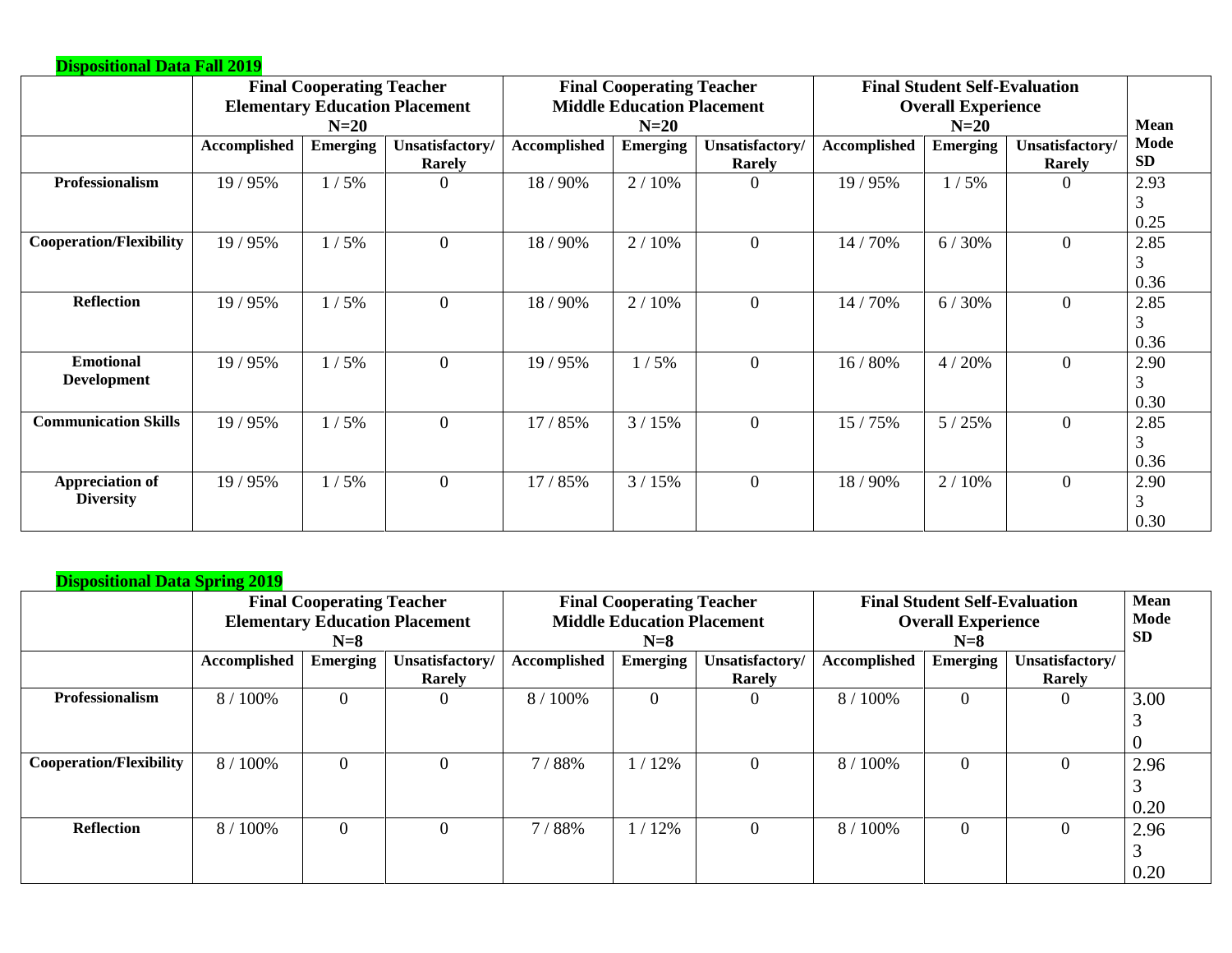| <b>Emotional</b>                    | 8 / 100% | U | U        | 100%<br>8/            | 0   | v | 8 / 100% |       | 3.00 |
|-------------------------------------|----------|---|----------|-----------------------|-----|---|----------|-------|------|
| Development                         |          |   |          |                       |     |   |          |       |      |
|                                     |          |   |          |                       |     |   |          |       |      |
| <b>Communication Skills</b>         | 8 / 100% | 0 | $\theta$ | 100%<br>8/            | 0   | v | 1/88%    | 1/12% | 2.96 |
|                                     |          |   |          |                       |     |   |          |       |      |
|                                     |          |   |          |                       |     |   |          |       | 0.20 |
| <b>Appreciation of</b><br>Diversity | 8 / 100% | 0 | $\theta$ | 7 <sub>1</sub><br>88% | 12% | 0 | 8 / 100% |       | 2.96 |
|                                     |          |   |          |                       |     |   |          |       | J    |
|                                     |          |   |          |                       |     |   |          |       | 0.20 |

| <b>Dispositional Data Fall 2018</b> |              |                  |                       |                                         |  |  |  |  |  |  |
|-------------------------------------|--------------|------------------|-----------------------|-----------------------------------------|--|--|--|--|--|--|
| $n=21$                              | Accomplished | Emerging         | Unsatisfactory/Rarely | <b>Mean</b><br><b>Mode</b><br><b>SD</b> |  |  |  |  |  |  |
| Professionalism                     | 21 / 100%    | $\boldsymbol{0}$ | $\theta$              | 3.00<br>3<br>$\theta$                   |  |  |  |  |  |  |
| <b>Cooperation/Flexibility</b>      | 21 / 100%    | $\mathbf{0}$     | $\boldsymbol{0}$      | 3.00<br>3<br>$\Omega$                   |  |  |  |  |  |  |
| Reflection                          | 21 / 100%    | $\overline{0}$   | $\overline{0}$        | 3.00<br>3<br>$\theta$                   |  |  |  |  |  |  |
| <b>Emotional Development</b>        | 21 / 100%    | $\boldsymbol{0}$ | $\boldsymbol{0}$      | 3.00<br>3<br>$\theta$                   |  |  |  |  |  |  |
| <b>Communication Skills</b>         | 21 / 100%    | $\boldsymbol{0}$ | $\boldsymbol{0}$      | 3.00<br>3<br>$\theta$                   |  |  |  |  |  |  |
| <b>Appreciation of Diversity</b>    | 21 / 100%    | $\overline{0}$   | $\overline{0}$        | 3.00<br>3<br>$\theta$                   |  |  |  |  |  |  |

#### **EDUC 280 (fall only course)**

| Teacher<br>A00D6<br>eratıng<br>. . | Supervisor<br>olle<br>. . | Selt-<br>tvaluation<br>Student |  |
|------------------------------------|---------------------------|--------------------------------|--|
|                                    |                           |                                |  |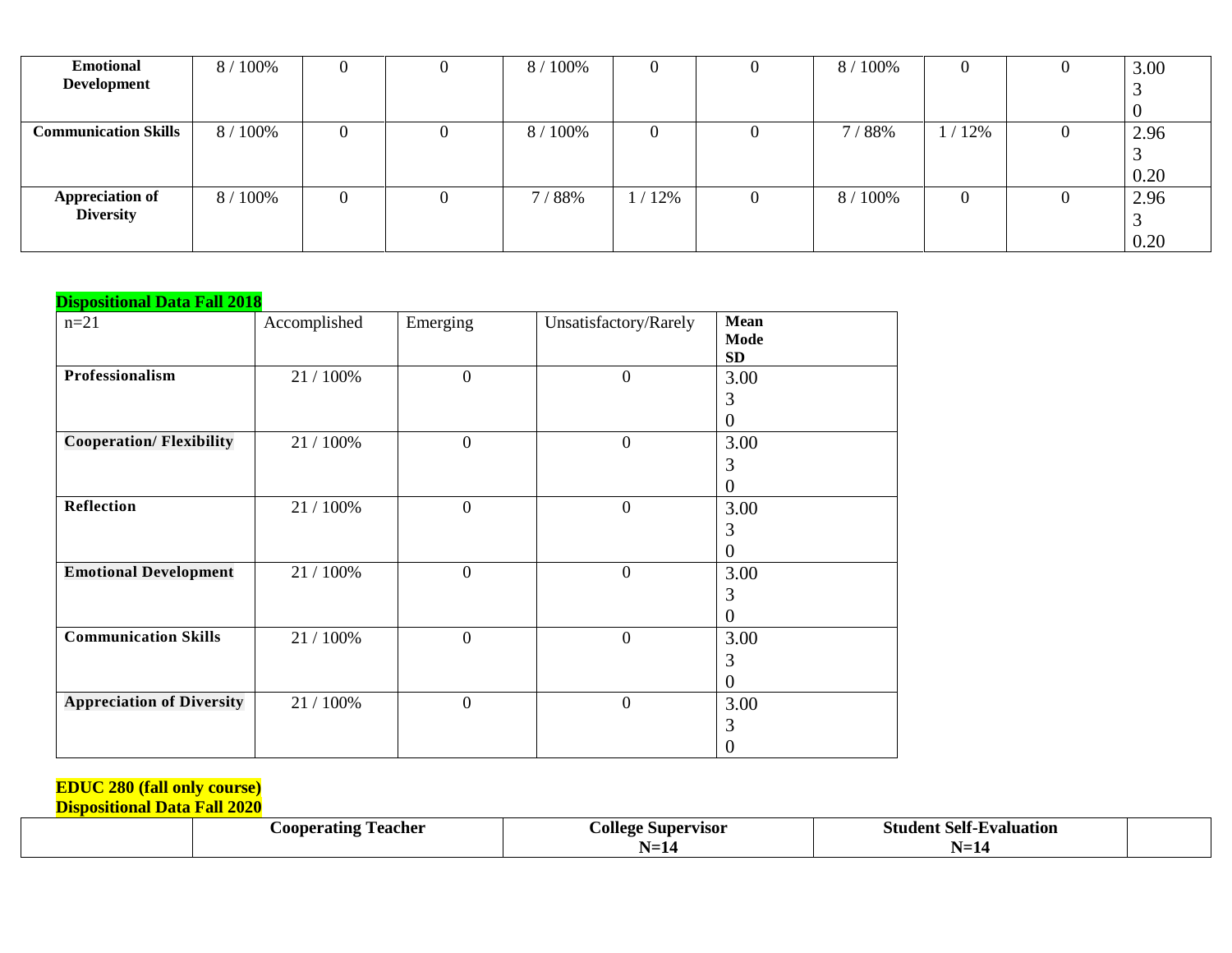|                                            |                     | pandemic.       | $N =$ Students were not permitted in<br>classrooms due to the COVID-19 |              |                 |                           |                     |                 |                           | Mean<br>Mode<br><b>SD</b>   |
|--------------------------------------------|---------------------|-----------------|------------------------------------------------------------------------|--------------|-----------------|---------------------------|---------------------|-----------------|---------------------------|-----------------------------|
|                                            | <b>Accomplished</b> | <b>Emerging</b> | Unsatisfactory/<br>Rarely                                              | Accomplished | <b>Emerging</b> | Unsatisfactory/<br>Rarely | <b>Accomplished</b> | <b>Emerging</b> | Unsatisfactory/<br>Rarely |                             |
| Professionalism                            | <b>NA</b>           | <b>NA</b>       | <b>NA</b>                                                              | 14 / 100%    | $\mathbf{0}$    | $\theta$                  | 14 / 100%           | $\overline{0}$  | $\theta$                  | 3.00<br>3<br>$\theta$       |
| <b>Cooperation/Flexibility</b>             | <b>NA</b>           | <b>NA</b>       | NA                                                                     | 12 / 86%     | 2/14%           | $\overline{0}$            | 12 / 86%            | 2/14%           | $\overline{0}$            | 2.86<br>3<br>0.35           |
| <b>Reflection</b>                          | <b>NA</b>           | <b>NA</b>       | <b>NA</b>                                                              | 14 / 100%    | $\overline{0}$  | $\overline{0}$            | 14 / 100%           | $\overline{0}$  | $\mathbf{0}$              | 3.00<br>3<br>$\theta$       |
| <b>Emotional</b><br><b>Development</b>     | <b>NA</b>           | NA              | NA                                                                     | 13/93%       | 1/7%            | $\mathbf{0}$              | 14 / 100%           | $\overline{0}$  | $\overline{0}$            | 2.96<br>3<br>0.19           |
| <b>Communication Skills</b>                | <b>NA</b>           | <b>NA</b>       | <b>NA</b>                                                              | 14 / 100%    | $\overline{0}$  | $\overline{0}$            | 14 / 100%           | $\overline{0}$  | $\overline{0}$            | 3.00<br>3<br>$\overline{0}$ |
| <b>Appreciation of</b><br><b>Diversity</b> | NA                  | NA              | NA                                                                     | 14 / 100%    | $\overline{0}$  | $\overline{0}$            | 14 / 100%           | $\overline{0}$  | $\overline{0}$            | 3.00<br>3<br>$\overline{0}$ |

|                                | <b>Final Cooperating Teaching</b><br><b>Elementary Education Placement</b> | Mean<br>Mode<br><b>SD</b> |                       |      |
|--------------------------------|----------------------------------------------------------------------------|---------------------------|-----------------------|------|
|                                | Accomplished                                                               | Emerging                  | Unsatisfactory/Rarely |      |
| Professionalism                | 11/65%                                                                     | 5/29%                     | 1/6%                  | 2.59 |
|                                |                                                                            |                           |                       | 3    |
|                                |                                                                            |                           |                       | 0.60 |
| <b>Cooperation/Flexibility</b> | 14 / 82%                                                                   | 2/12%                     | 1/6%                  | 2.76 |
|                                |                                                                            |                           |                       | 3    |
|                                |                                                                            |                           |                       | 0.55 |
| <b>Reflection</b>              | 8/47%                                                                      | 8/47%                     | 1/6%                  | 2.41 |
|                                |                                                                            |                           |                       | 3    |
|                                |                                                                            |                           |                       | 0.60 |
| <b>Emotional Development</b>   | 12/71%                                                                     | 4/23%                     | 1/6%                  | 2.65 |
|                                |                                                                            |                           |                       | 3    |
|                                |                                                                            |                           |                       | 0.59 |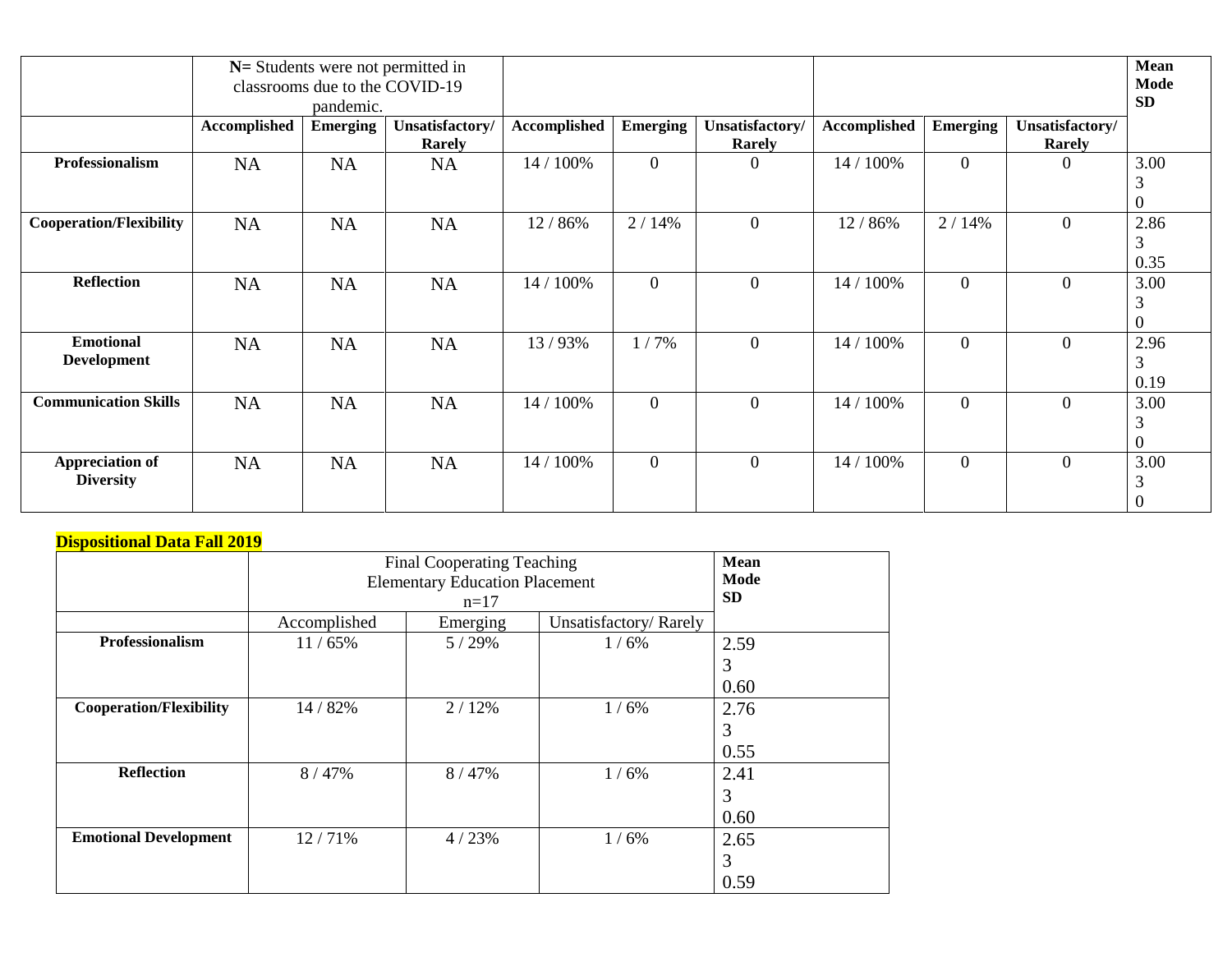| <b>Communication Skills</b>      | /65%<br>11 / | 29%<br>5 / | 6% | 2.59 |
|----------------------------------|--------------|------------|----|------|
|                                  |              |            |    |      |
|                                  |              |            |    | 0.60 |
| <b>Appreciation of Diversity</b> | 14 / 82%     | 18%<br>3/  |    | 2.82 |
|                                  |              |            |    |      |
|                                  |              |            |    | 0.38 |

| $n = 21$                         | Accomplished | Emerging         | Unsatisfactory/Rarely | Mean<br>Mode                  |
|----------------------------------|--------------|------------------|-----------------------|-------------------------------|
| Professionalism                  | 21 / 100%    | $\overline{0}$   | $\overline{0}$        | SD<br>3.00<br>3               |
| <b>Cooperation/Flexibility</b>   | 21 / 100%    | $\boldsymbol{0}$ | $\boldsymbol{0}$      | $\boldsymbol{0}$<br>3.00      |
|                                  |              |                  |                       | 3<br>0                        |
| Reflection                       | 21 / 100%    | $\overline{0}$   | $\overline{0}$        | 3.00<br>3<br>$\boldsymbol{0}$ |
| <b>Emotional Development</b>     | 21 / 100%    | $\mathbf{0}$     | $\overline{0}$        | 3.00<br>3<br>$\overline{0}$   |
| <b>Communication Skills</b>      | 21 / 100%    | $\mathbf{0}$     | $\overline{0}$        | 3.00<br>3<br>$\boldsymbol{0}$ |
| <b>Appreciation of Diversity</b> | 21 / 100%    | $\overline{0}$   | $\overline{0}$        | 3.00<br>3<br>$\boldsymbol{0}$ |

| $n=25$                         | Accomplished | Emerging | Unsatisfactory/Rarely | <b>Mean</b> |
|--------------------------------|--------------|----------|-----------------------|-------------|
|                                |              |          |                       | <b>Mode</b> |
|                                |              |          |                       | <b>SD</b>   |
| <b>Professionalism</b>         | 24 / 96%     | 1/4%     |                       | 2.96        |
|                                |              |          |                       |             |
|                                |              |          |                       | 0.20        |
| <b>Cooperation/Flexibility</b> | 23/92%       | 1 / 4%   | 1 / 4%                | 2.88        |
|                                |              |          |                       |             |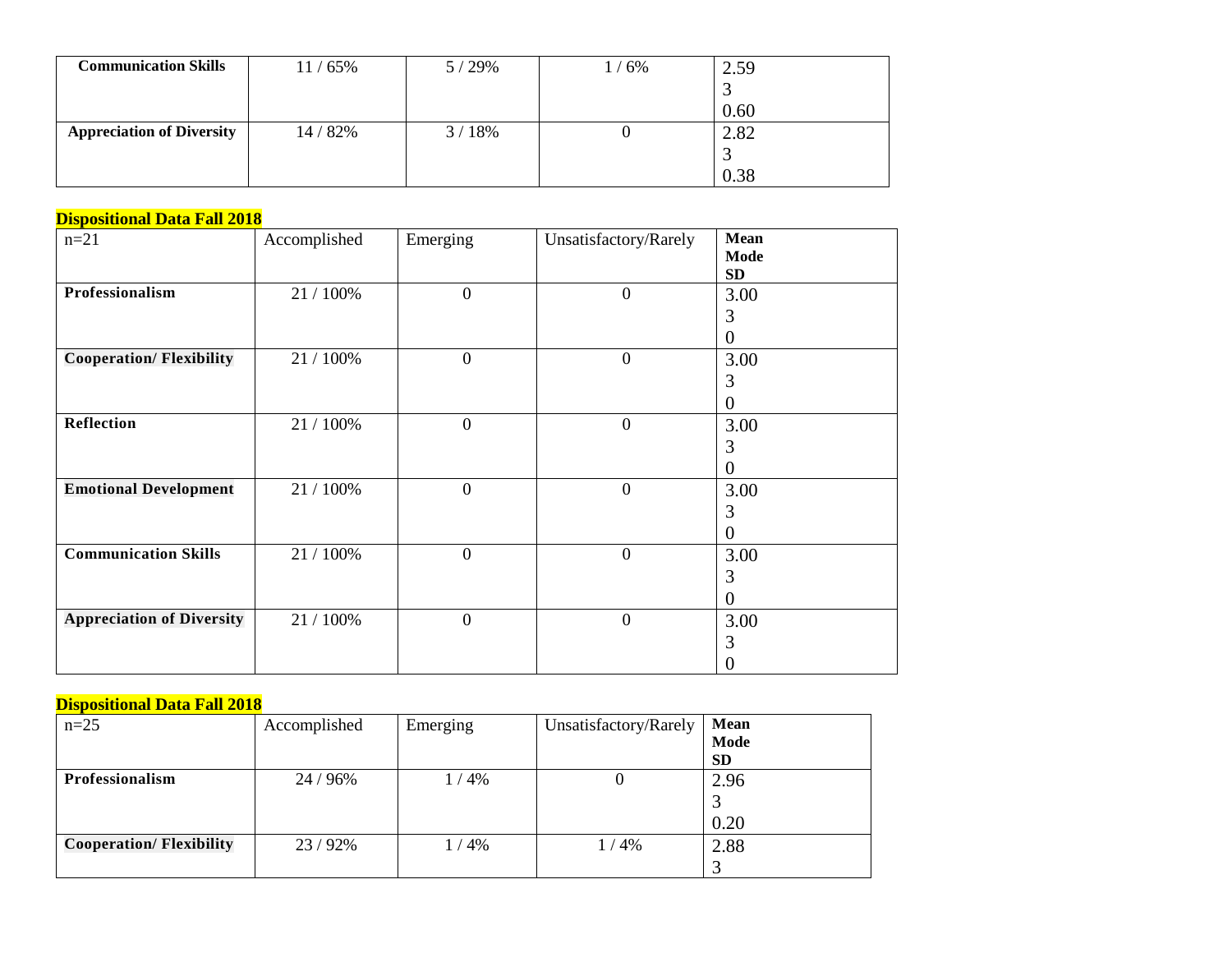|                                  |          |       |          | 0.43 |
|----------------------------------|----------|-------|----------|------|
| Reflection                       | 17/68%   | 8/32% | 0        | 2.68 |
|                                  |          |       |          | 3    |
|                                  |          |       |          | 0.47 |
| <b>Emotional Development</b>     | 24 / 96% | 1/4%  | $\theta$ | 2.96 |
|                                  |          |       |          | 3    |
|                                  |          |       |          | 0.20 |
| <b>Communication Skills</b>      | 22 / 88% | 3/12% | $\Omega$ | 2.88 |
|                                  |          |       |          | 3    |
|                                  |          |       |          | 0.32 |
| <b>Appreciation of Diversity</b> | 23/92%   | 2/8%  | 0        | 2.92 |
|                                  |          |       |          | 3    |
|                                  |          |       |          | 0.27 |

### **EDUC 330**

|                                | <b>Cooperating Teacher</b> |                |                  |              | <b>College Supervisor</b> |                  |              | <b>Student Self-Evaluation</b> |                 |           |
|--------------------------------|----------------------------|----------------|------------------|--------------|---------------------------|------------------|--------------|--------------------------------|-----------------|-----------|
|                                |                            | $N=3$          |                  | $N=3$        |                           |                  |              | $N=3$                          |                 |           |
|                                | Accomplished               | Emerging       | Unsatisfactory/  | Accomplished | Emerging                  | Unsatisfactory/  | Accomplished | <b>Emerging</b>                | Unsatisfactory/ | Mean      |
|                                |                            |                | Rarely           |              |                           | <b>Rarely</b>    |              |                                | Rarely          | Mode      |
|                                |                            |                |                  |              |                           |                  |              |                                |                 | <b>SD</b> |
| <b>Professionalism</b>         | 2/67%                      | 1/33%          | $\boldsymbol{0}$ | 2/67%        | 1/33%                     | $\mathbf{0}$     | 2/67%        | 1/33%                          | $\mathbf{0}$    | 2.67      |
|                                |                            |                |                  |              |                           |                  |              |                                |                 | 3         |
|                                |                            |                |                  |              |                           |                  |              |                                |                 | 0.47      |
| <b>Cooperation/Flexibility</b> | 3/100%                     | $\overline{0}$ | $\mathbf{0}$     | 3 / 100%     | $\overline{0}$            | $\boldsymbol{0}$ | 3 / 100%     | 0                              | $\theta$        | 3.00      |
|                                |                            |                |                  |              |                           |                  |              |                                |                 |           |
|                                |                            |                |                  |              |                           |                  |              |                                |                 |           |
| <b>Reflection</b>              | 3/100%                     | $\overline{0}$ | $\overline{0}$   | 3/100%       | $\overline{0}$            | $\overline{0}$   | 2/67%        | 1/33%                          | $\overline{0}$  | 2.89      |
|                                |                            |                |                  |              |                           |                  |              |                                |                 | 3         |
|                                |                            |                |                  |              |                           |                  |              |                                |                 | 0.31      |
| <b>Emotional</b>               | 3/100%                     | $\overline{0}$ | $\overline{0}$   | 3/100%       | $\theta$                  | $\theta$         | 2/67%        | 1/33%                          | $\overline{0}$  | 2.89      |
| <b>Development</b>             |                            |                |                  |              |                           |                  |              |                                |                 | 3         |
|                                |                            |                |                  |              |                           |                  |              |                                |                 | 0.31      |
| <b>Communication Skills</b>    | 3/100%                     | $\overline{0}$ | $\mathbf{0}$     | 3/100%       | $\overline{0}$            | $\theta$         | 2/67%        | 1/33%                          | $\mathbf{0}$    | 2.89      |
|                                |                            |                |                  |              |                           |                  |              |                                |                 | 3         |
|                                |                            |                |                  |              |                           |                  |              |                                |                 | 0.31      |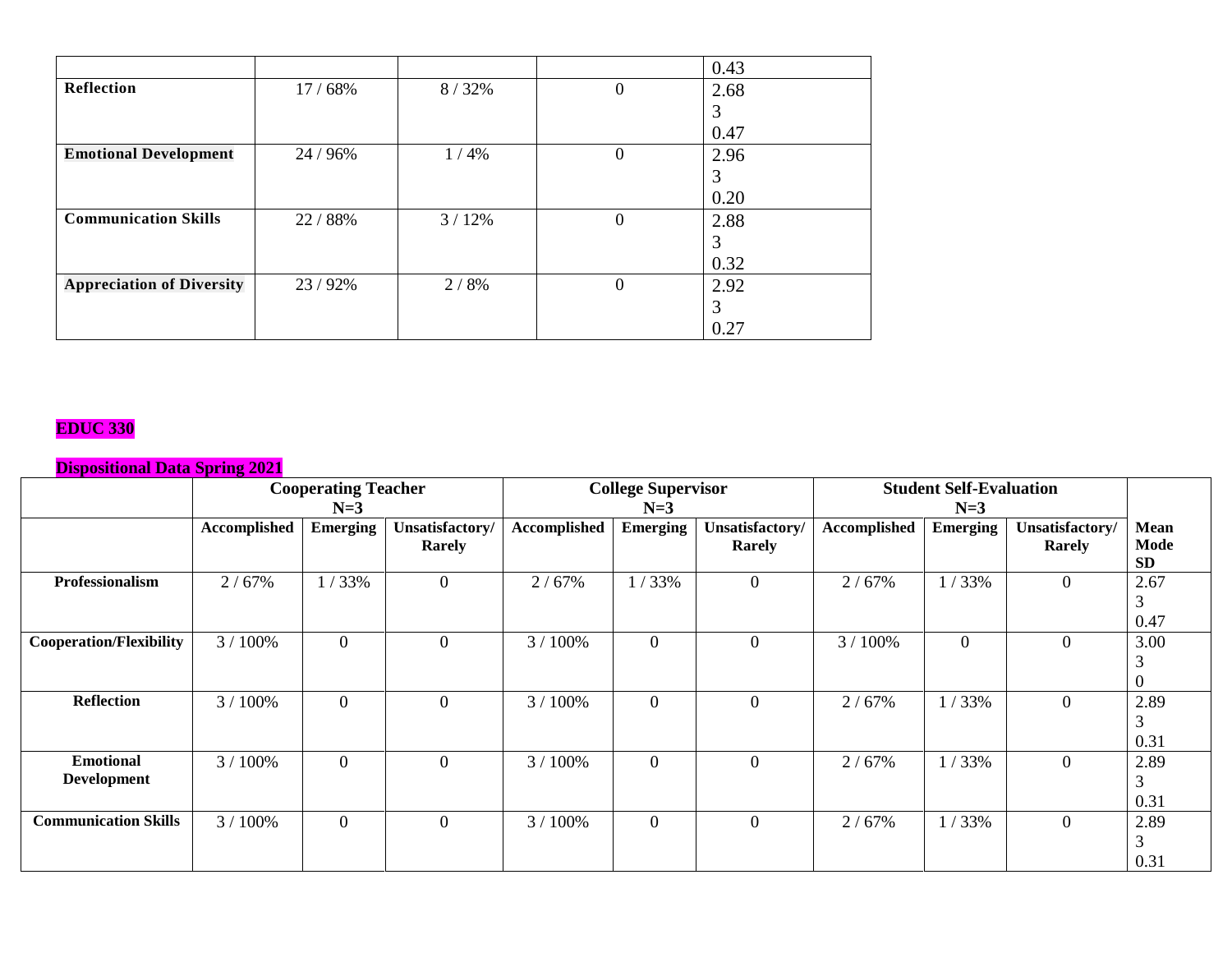| <b>\ppreciation of</b> | 100% |  | 100% |  | 100% |  | 3.00 |
|------------------------|------|--|------|--|------|--|------|
| <b>Diversity</b>       |      |  |      |  |      |  |      |
|                        |      |  |      |  |      |  |      |

|                                            | <b>Cooperating Teacher</b><br>$N=13$ |                 |                           | <b>College Supervisor</b><br>$N=13$ |                    |                           | <b>Student Self-Evaluation</b><br>$N=13$ |                 |                           |                               |
|--------------------------------------------|--------------------------------------|-----------------|---------------------------|-------------------------------------|--------------------|---------------------------|------------------------------------------|-----------------|---------------------------|-------------------------------|
|                                            | Accomplished                         | <b>Emerging</b> | Unsatisfactory/<br>Rarely | <b>Accomplished</b>                 | <b>Emerging</b>    | Unsatisfactory/<br>Rarely | Accomplished                             | <b>Emerging</b> | Unsatisfactory/<br>Rarely | Mean<br>Mode<br><b>SD</b>     |
| Professionalism                            | 13 / 100%                            | $\mathbf{0}$    | $\mathbf{0}$              | 9/69%                               | 4/31%              | $\overline{0}$            | 12/92%                                   | 1/8%            | $\mathbf{0}$              | 2.87<br>3<br>0.33             |
| <b>Cooperation/Flexibility</b>             | 13 / 100%                            | $\mathbf{0}$    | $\mathbf{0}$              | 12/92%                              | $/ 8\%$<br>$\perp$ | $\overline{0}$            | 12/92%                                   | 1/8%            | $\overline{0}$            | 2.95<br>3<br>0.22             |
| <b>Reflection</b>                          | 13 / 100%                            | $\mathbf{0}$    | $\mathbf{0}$              | 11/85%                              | 2/15%              | $\overline{0}$            | 11/85%                                   | 2/15%           | $\overline{0}$            | 2.90<br>3<br>0.30             |
| <b>Emotional</b><br><b>Development</b>     | 13 / 100%                            | $\mathbf{0}$    | $\mathbf{0}$              | 12/92%                              | 1/8%               | $\overline{0}$            | 13 / 100%                                | $\overline{0}$  | $\overline{0}$            | 2.97<br>3<br>0.16             |
| <b>Communication Skills</b>                | 13 / 100%                            | $\mathbf{0}$    | $\mathbf{0}$              | 12/92%                              | 1/8%               | $\overline{0}$            | 10/77%                                   | 3/23%           | $\overline{0}$            | 2.90<br>3<br>0.30             |
| <b>Appreciation of</b><br><b>Diversity</b> | 13 / 100%                            | $\mathbf{0}$    | $\overline{0}$            | 13 / 100%                           | $\overline{0}$     | $\overline{0}$            | 13 / 100%                                | $\overline{0}$  | $\overline{0}$            | 3.00<br>3<br>$\boldsymbol{0}$ |

| <b>Dispositional Data Spring 2020</b> |              |                            |                 |              |                           |                 |              |                                |                 |             |  |
|---------------------------------------|--------------|----------------------------|-----------------|--------------|---------------------------|-----------------|--------------|--------------------------------|-----------------|-------------|--|
|                                       |              | <b>Cooperating Teacher</b> |                 |              | <b>College Supervisor</b> |                 |              | <b>Student Self-Evaluation</b> |                 |             |  |
|                                       |              | $N=4$                      |                 |              | $N=4$                     |                 |              | $N=4$                          |                 |             |  |
|                                       | Accomplished | <b>Emerging</b>            | Unsatisfactory/ | Accomplished | <b>Emerging</b>           | Unsatisfactory/ | Accomplished | <b>Emerging</b>                | Unsatisfactory/ | <b>Mean</b> |  |
|                                       |              |                            | Rarely          |              |                           | <b>Rarely</b>   |              |                                | Rarely          | Mode        |  |
|                                       |              |                            |                 |              |                           |                 |              |                                |                 | <b>SD</b>   |  |
| <b>Professionalism</b>                | 4/100%       |                            | 0               | 4/100%       | $\Omega$                  |                 | $4/100\%$    | $\mathbf{0}$                   |                 | 3.00        |  |
|                                       |              |                            |                 |              |                           |                 |              |                                |                 |             |  |
|                                       |              |                            |                 |              |                           |                 |              |                                |                 | $\theta$    |  |
| <b>Cooperation/Flexibility</b>        | 4/100%       |                            | 0               | 4/100%       | $\theta$                  |                 | 4 / 100%     | $\overline{0}$                 |                 | 3.00        |  |
|                                       |              |                            |                 |              |                           |                 |              |                                |                 |             |  |
|                                       |              |                            |                 |              |                           |                 |              |                                |                 | $\Omega$    |  |
| <b>Reflection</b>                     | 4/100%       | $\theta$                   |                 | 100%<br>4/   |                           |                 | 4/100%       | $\theta$                       |                 | 3.00        |  |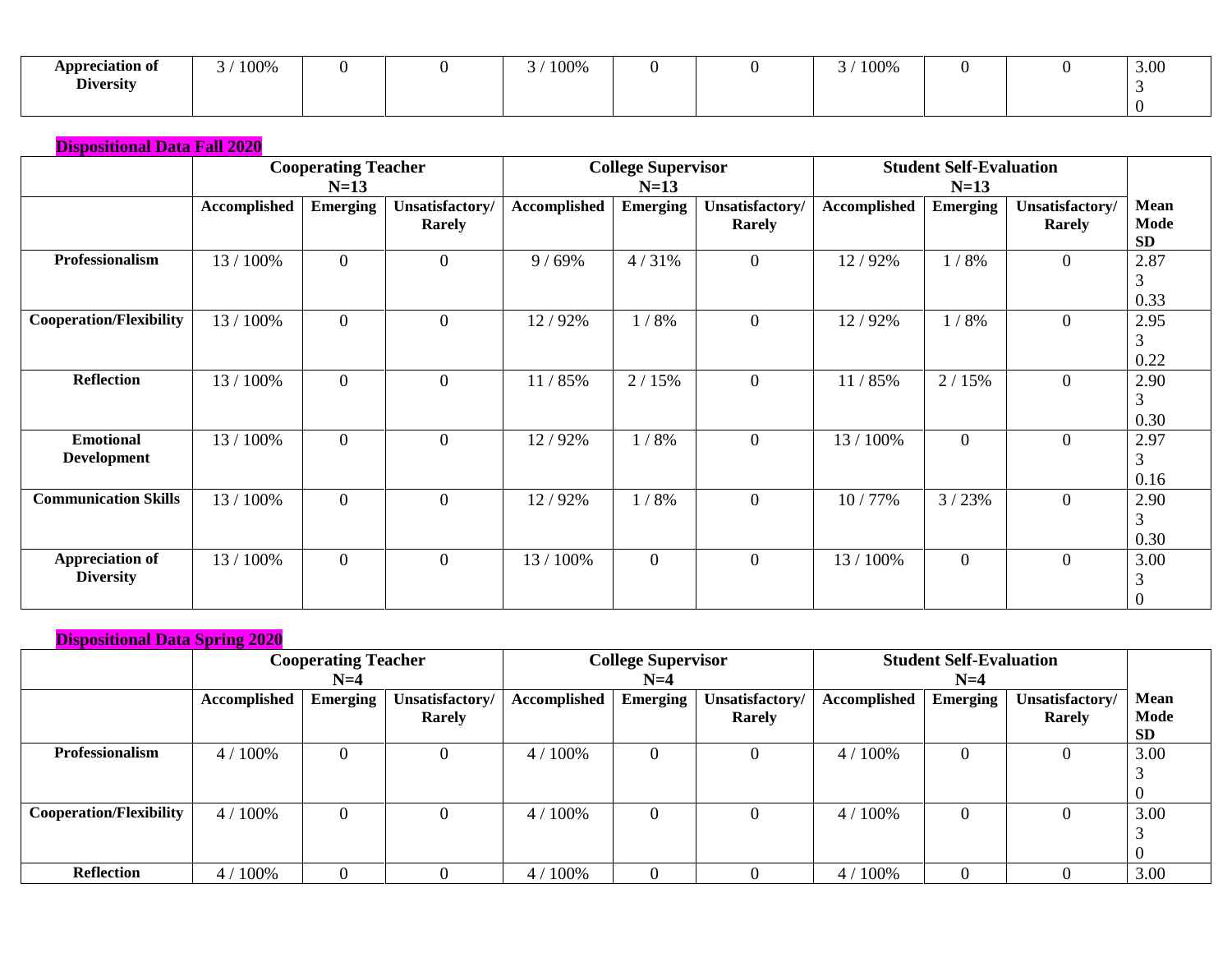| <b>Emotional</b><br><b>Development</b> | 4/100% | 0                | U | 4/100% | $\overline{0}$ | 4/100% | $\theta$ | 3.00 |
|----------------------------------------|--------|------------------|---|--------|----------------|--------|----------|------|
| <b>Communication Skills</b>            | 4/100% | $\mathbf 0$      | O | 4/100% | $\theta$       | 4/100% |          | 3.00 |
| <b>Appreciation of</b><br>Diversity    | 4/100% | $\boldsymbol{0}$ |   | 4/100% | $\theta$       | 4/100% | $\theta$ | 3.00 |

**\*Two students did not have evaluations from the cooperating teacher because they dropped the course.**

# **Dispositional Data Fall 2019**

| <b>Student Self-Evaluation</b> |                                             |                                |
|--------------------------------|---------------------------------------------|--------------------------------|
| $N=20$                         |                                             |                                |
| Emerging                       | Unsatisfactory/                             | <b>Mean</b>                    |
|                                | Rarely                                      | Mode                           |
|                                |                                             | <b>SD</b>                      |
|                                | $\overline{0}$                              | 2.92                           |
|                                |                                             | 3                              |
|                                |                                             | 0.28                           |
| $\overline{0}$                 | $\overline{0}$                              | 2.92                           |
|                                |                                             | 3                              |
|                                |                                             | 0.28                           |
| 2/10%                          | $\overline{0}$                              | 2.90                           |
|                                |                                             | 3                              |
|                                |                                             | 0.30                           |
| $\overline{0}$                 | $\overline{0}$                              | 2.92                           |
|                                |                                             | 3                              |
|                                |                                             | 0.28                           |
|                                |                                             | 2.87                           |
|                                |                                             | 3                              |
|                                |                                             | 0.34                           |
|                                |                                             | 2.95                           |
|                                |                                             | 3                              |
|                                |                                             | 0.22                           |
|                                | $\overline{0}$<br>2/10%<br>$\boldsymbol{0}$ | $\overline{0}$<br>$\mathbf{0}$ |

**Dispositional Data Spring 2019 Cooperating Teacher N=5 College Supervisor N=5 Student Self-Evaluation N=5**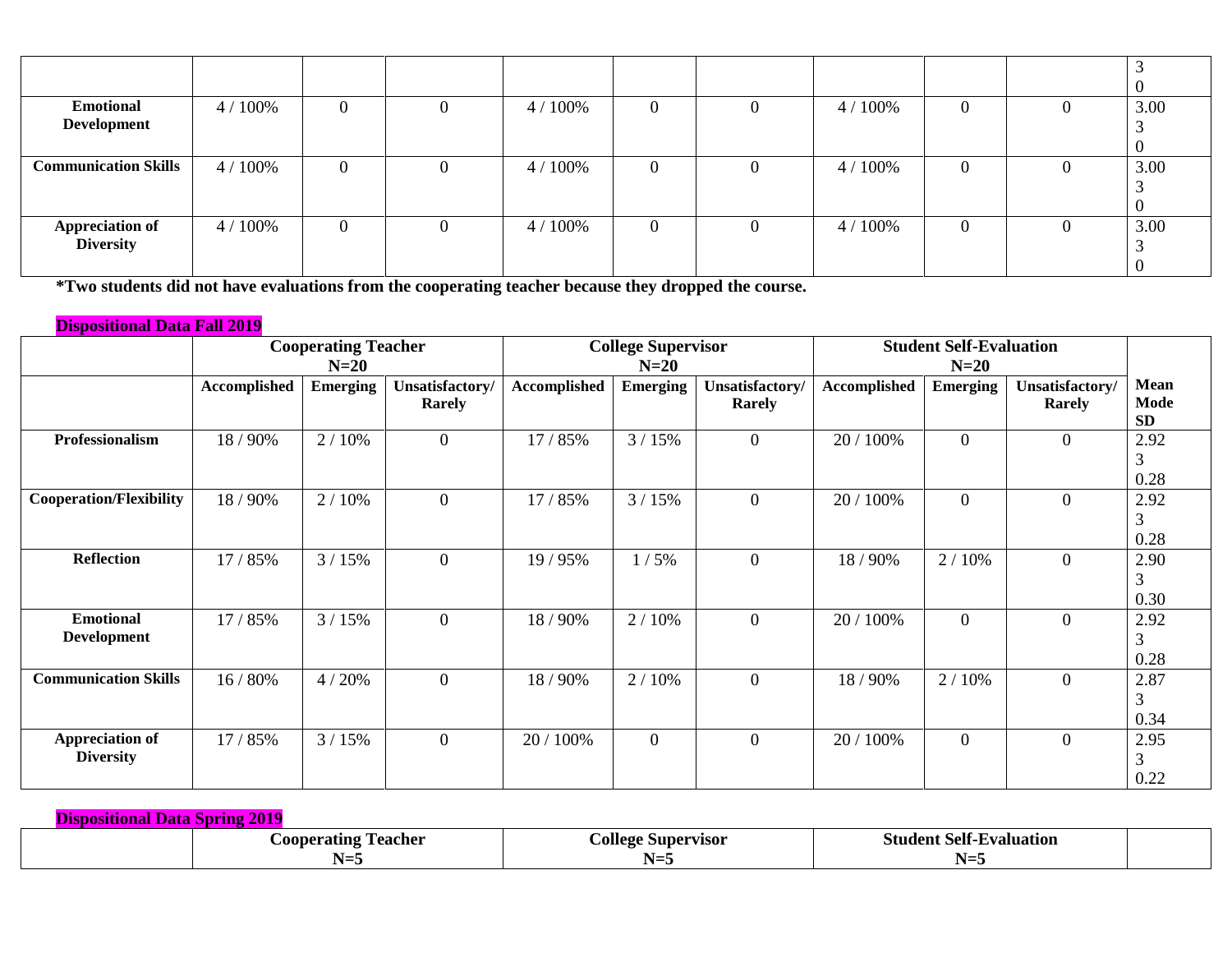|                                            | Accomplished | <b>Emerging</b> | Unsatisfactory/ | Accomplished | <b>Emerging</b> | Unsatisfactory/ | Accomplished | <b>Emerging</b> | Unsatisfactory/  | Mean                          |
|--------------------------------------------|--------------|-----------------|-----------------|--------------|-----------------|-----------------|--------------|-----------------|------------------|-------------------------------|
|                                            |              |                 | <b>Rarely</b>   |              |                 | <b>Rarely</b>   |              |                 | <b>Rarely</b>    | Mode<br><b>SD</b>             |
| Professionalism                            | 5/100%       | $\mathbf{0}$    | $\overline{0}$  | 5/100%       | $\mathbf{0}$    | $\overline{0}$  | 4/80%        | 1/20%           | $\mathbf{0}$     | 2.93                          |
|                                            |              |                 |                 |              |                 |                 |              |                 |                  | 3<br>0.25                     |
| <b>Cooperation/Flexibility</b>             | 5/100%       | $\mathbf{0}$    | $\mathbf{0}$    | 4/80%        | 1/20%           | $\overline{0}$  | 4/80%        | 1/20%           | $\boldsymbol{0}$ | 2.87<br>3                     |
| <b>Reflection</b>                          | 5/100%       | $\mathbf{0}$    | $\overline{0}$  | 5/100%       | $\mathbf{0}$    | $\overline{0}$  | 5/100%       | $\overline{0}$  | $\boldsymbol{0}$ | 0.34<br>3.00<br>3<br>$\Omega$ |
| <b>Emotional</b><br><b>Development</b>     | 4/80%        | 1/20%           | $\overline{0}$  | 5/100%       | $\mathbf{0}$    | $\overline{0}$  | 3/60%        | 2/40%           | $\boldsymbol{0}$ | 2.80<br>3<br>0.40             |
| <b>Communication Skills</b>                | 5/100%       | $\mathbf{0}$    | $\mathbf{0}$    | 3/60%        | 2/40%           | $\overline{0}$  | 3/60%        | 2/40%           | $\boldsymbol{0}$ | 2.73<br>3<br>0.44             |
| <b>Appreciation of</b><br><b>Diversity</b> | 5/100%       | $\mathbf{0}$    | $\overline{0}$  | 5/100%       | $\overline{0}$  | $\overline{0}$  | 3/60%        | 2/40%           | $\overline{0}$   | 2.87<br>3<br>0.34             |

| <b>Dispositional Data Fall 2018</b> |              |                |                       |                                         |
|-------------------------------------|--------------|----------------|-----------------------|-----------------------------------------|
| $n=6$                               | Accomplished | Emerging       | Unsatisfactory/Rarely | <b>Mean</b><br><b>Mode</b><br><b>SD</b> |
| Professionalism                     | 6/100%       | $\mathbf{0}$   | $\boldsymbol{0}$      | 3.00<br>3<br>0                          |
| <b>Cooperation/Flexibility</b>      | 6/100%       | $\mathbf{0}$   | $\overline{0}$        | 3.00<br>3<br>0                          |
| <b>Reflection</b>                   | 6/100%       | $\mathbf{0}$   | $\overline{0}$        | 3.00<br>3<br>0                          |
| <b>Emotional Development</b>        | 6/100%       | $\overline{0}$ | $\overline{0}$        | 3.00<br>3<br>$\theta$                   |
| <b>Communication Skills</b>         | 6/100%       | $\overline{0}$ | $\overline{0}$        | 3.00<br>3<br>0                          |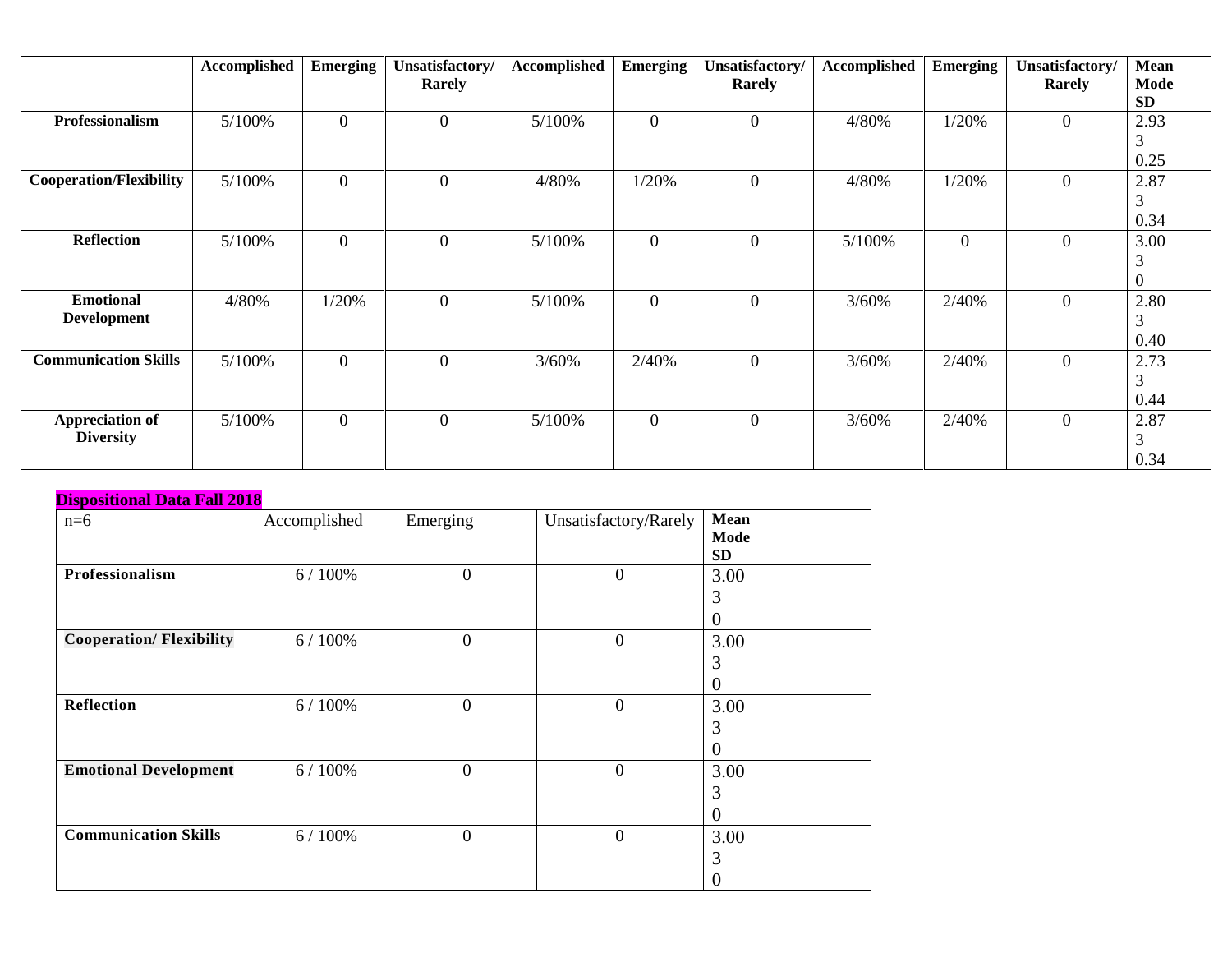| <b>Appreciation of Diversity</b> | 100% |  | 3.00 |
|----------------------------------|------|--|------|
|                                  |      |  |      |
|                                  |      |  |      |

# **EDUC 475: Student Teaching**

|                                |                     | <b>Mid-Term College Supervisor</b><br>COVID-19 pandemic. | N= Students were not permitted in classrooms due to the |              | $N=12$                           | <b>Mid-Term Cooperating Teacher</b> | Mean<br><b>Mode</b><br><b>SD</b> |
|--------------------------------|---------------------|----------------------------------------------------------|---------------------------------------------------------|--------------|----------------------------------|-------------------------------------|----------------------------------|
|                                | <b>Accomplished</b> | <b>Emerging</b>                                          | <b>Unsatisfactory/Rarely</b>                            | Accomplished | <b>Emerging</b>                  | <b>Unsatisfactory/Rarely</b>        |                                  |
| Professionalism                | <b>NA</b>           | NA                                                       | NA                                                      | 12 / 100%    | $\overline{0}$                   | $\Omega$                            | 3.00                             |
|                                |                     |                                                          |                                                         |              |                                  |                                     | 3                                |
|                                |                     |                                                          |                                                         |              |                                  |                                     | $\overline{0}$                   |
| <b>Cooperation/Flexibility</b> | <b>NA</b>           | <b>NA</b>                                                | <b>NA</b>                                               | 12 / 100%    | $\boldsymbol{0}$                 | $\overline{0}$                      | 3.00                             |
|                                |                     |                                                          |                                                         |              |                                  |                                     | 3                                |
|                                |                     |                                                          |                                                         |              |                                  |                                     | $\overline{0}$                   |
| <b>Reflection</b>              | NA                  | <b>NA</b>                                                | NA                                                      | 12 / 100%    | $\boldsymbol{0}$                 | $\overline{0}$                      | 3.00                             |
|                                |                     |                                                          |                                                         |              |                                  |                                     | 3                                |
|                                |                     |                                                          |                                                         |              |                                  |                                     | $\theta$                         |
| <b>Emotional</b>               | <b>NA</b>           | <b>NA</b>                                                | <b>NA</b>                                               | 12 / 100%    | $\overline{0}$                   | $\overline{0}$                      | 3.00                             |
| <b>Development</b>             |                     |                                                          |                                                         |              |                                  |                                     | 3                                |
|                                |                     |                                                          |                                                         |              |                                  |                                     | $\theta$                         |
| <b>Communication Skills</b>    | <b>NA</b>           | <b>NA</b>                                                | NA                                                      | 11/92%       | 1/8%                             | $\overline{0}$                      | 2.92                             |
|                                |                     |                                                          |                                                         |              |                                  |                                     | 3                                |
|                                |                     |                                                          |                                                         |              |                                  |                                     | 0.28                             |
| <b>Appreciation of</b>         | <b>NA</b>           | <b>NA</b>                                                | <b>NA</b>                                               | 12 / 100%    | $\overline{0}$                   | $\overline{0}$                      | 3.00                             |
| <b>Diversity</b>               |                     |                                                          |                                                         |              |                                  |                                     | 3                                |
|                                |                     |                                                          |                                                         |              |                                  |                                     | $\theta$                         |
|                                |                     | <b>Final College Supervisor</b>                          |                                                         |              | <b>Final Cooperating Teacher</b> |                                     |                                  |
|                                |                     |                                                          | N= Students were not permitted in classrooms due to the |              | $N=12$                           |                                     |                                  |
|                                |                     | COVID-19 pandemic.                                       |                                                         |              |                                  |                                     |                                  |
|                                | <b>Accomplished</b> | <b>Emerging</b>                                          | <b>Unsatisfactory/Rarely</b>                            | Accomplished | <b>Emerging</b>                  | <b>Unsatisfactory/Rarely</b>        |                                  |
| Professionalism                | <b>NA</b>           | <b>NA</b>                                                | <b>NA</b>                                               | 12 / 100%    | $\mathbf{0}$                     | $\Omega$                            | 3.00                             |
|                                |                     |                                                          |                                                         |              |                                  |                                     | 3                                |
|                                |                     |                                                          |                                                         |              |                                  |                                     | $\overline{0}$                   |
| <b>Cooperation/Flexibility</b> | <b>NA</b>           | <b>NA</b>                                                | <b>NA</b>                                               | 12 / 100%    | $\overline{0}$                   | $\overline{0}$                      | 3.00                             |
|                                |                     |                                                          |                                                         |              |                                  |                                     | 3                                |
|                                |                     |                                                          |                                                         |              |                                  |                                     | $\overline{0}$                   |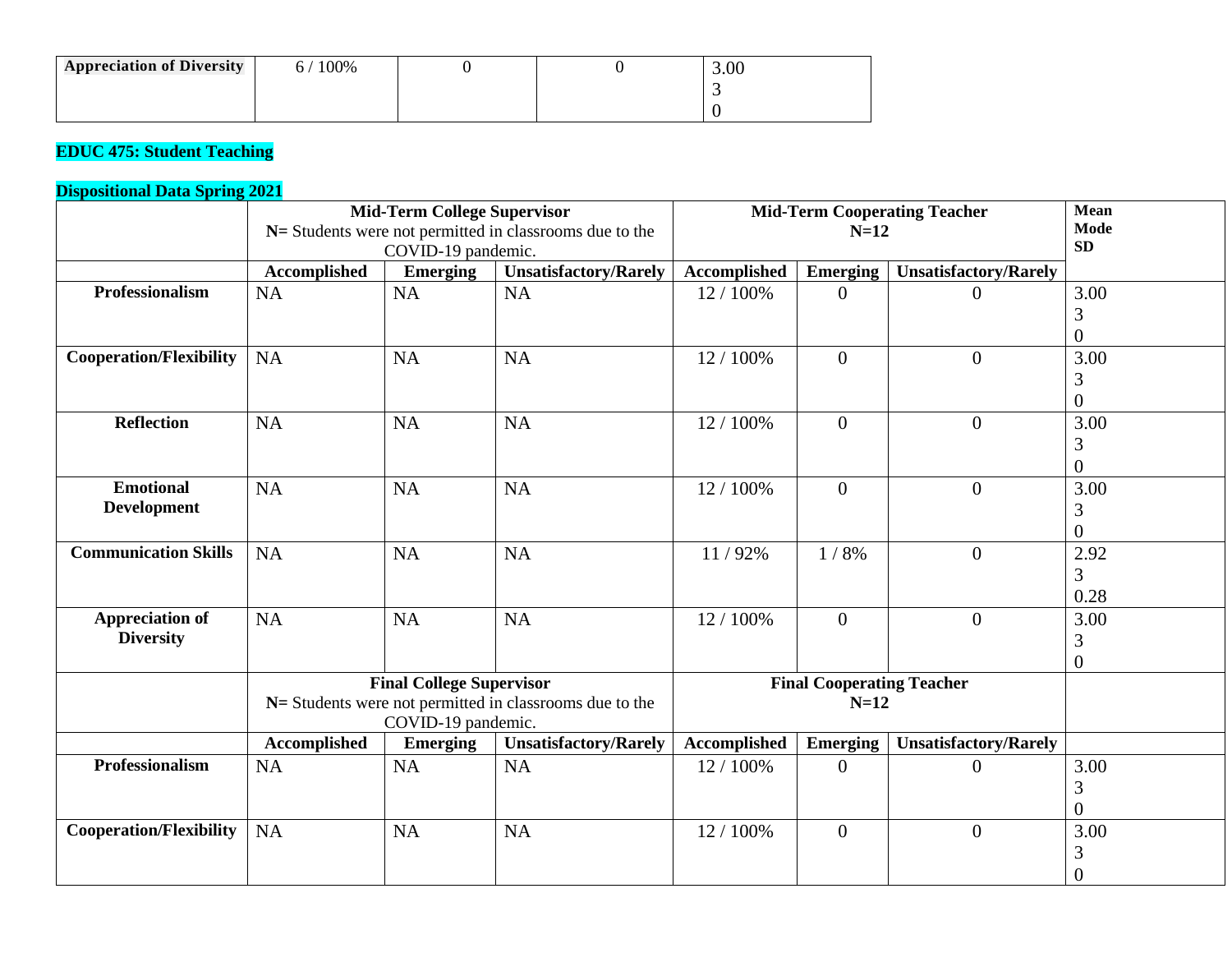| <b>Reflection</b>           | <b>NA</b> | <b>NA</b> | <b>NA</b> | 12 / 100% | $\boldsymbol{0}$ | U              | 3.00 |
|-----------------------------|-----------|-----------|-----------|-----------|------------------|----------------|------|
|                             |           |           |           |           |                  |                |      |
|                             |           |           |           |           |                  |                |      |
| <b>Emotional</b>            | <b>NA</b> | <b>NA</b> | <b>NA</b> | 12 / 100% | $\boldsymbol{0}$ | 0              | 3.00 |
| <b>Development</b>          |           |           |           |           |                  |                |      |
|                             |           |           |           |           |                  |                |      |
| <b>Communication Skills</b> | <b>NA</b> | <b>NA</b> | <b>NA</b> | 11/92%    | 1/8%             | $\overline{0}$ | 2.92 |
|                             |           |           |           |           |                  |                |      |
|                             |           |           |           |           |                  |                | 0.28 |
| <b>Appreciation of</b>      | <b>NA</b> | <b>NA</b> | <b>NA</b> | 12 / 100% | $\overline{0}$   | $\theta$       | 3.00 |
| <b>Diversity</b>            |           |           |           |           |                  |                |      |
|                             |           |           |           |           |                  |                |      |

|                                |                     | <b>Mid-Term College Supervisor</b> | $N=$ Students were not permitted in classrooms due to the |              | $N=15$                           | <b>Mid-Term Cooperating Teacher</b> | <b>Mean</b><br>Mode |  |
|--------------------------------|---------------------|------------------------------------|-----------------------------------------------------------|--------------|----------------------------------|-------------------------------------|---------------------|--|
|                                |                     | COVID-19 pandemic.                 |                                                           |              |                                  |                                     | <b>SD</b>           |  |
|                                | <b>Accomplished</b> | <b>Emerging</b>                    | <b>Unsatisfactory/Rarely</b>                              | Accomplished | <b>Emerging</b>                  | <b>Unsatisfactory/Rarely</b>        |                     |  |
| <b>Professionalism</b>         | <b>NA</b>           | NA                                 | NA                                                        | 15 / 100%    | $\theta$                         |                                     | 3.00                |  |
|                                |                     |                                    |                                                           |              |                                  |                                     | 3                   |  |
|                                |                     |                                    |                                                           |              |                                  |                                     |                     |  |
| <b>Cooperation/Flexibility</b> | NA                  | NA                                 | NA                                                        | 14 / 93%     | 1/7%                             | $\overline{0}$                      | 2.93                |  |
|                                |                     |                                    |                                                           |              |                                  |                                     | 3                   |  |
|                                |                     |                                    |                                                           |              |                                  |                                     | 0.25                |  |
| <b>Reflection</b>              | <b>NA</b>           | <b>NA</b>                          | <b>NA</b>                                                 | 14 / 93%     | 1/7%                             | $\overline{0}$                      | 2.93                |  |
|                                |                     |                                    |                                                           |              |                                  |                                     | 3                   |  |
|                                |                     |                                    |                                                           |              |                                  |                                     | 0.25                |  |
| <b>Emotional</b>               | <b>NA</b>           | <b>NA</b>                          | NA                                                        | 14 / 93%     | 1/7%                             | $\overline{0}$                      | 2.93                |  |
| <b>Development</b>             |                     |                                    |                                                           |              |                                  |                                     | 3                   |  |
|                                |                     |                                    |                                                           |              |                                  |                                     | 0.25                |  |
| <b>Communication Skills</b>    | <b>NA</b>           | NA                                 | NA                                                        | 14 / 93%     | 1/7%                             | $\overline{0}$                      | 2.93                |  |
|                                |                     |                                    |                                                           |              |                                  |                                     | 3                   |  |
|                                |                     |                                    |                                                           |              |                                  |                                     | 0.25                |  |
| <b>Appreciation of</b>         | NA                  | NA                                 | NA                                                        | 14 / 93%     | 1/7%                             | $\boldsymbol{0}$                    | 2.93                |  |
| <b>Diversity</b>               |                     |                                    |                                                           |              |                                  |                                     | 3                   |  |
|                                |                     |                                    |                                                           |              |                                  |                                     | 0.25                |  |
|                                |                     | <b>Final College Supervisor</b>    |                                                           |              | <b>Final Cooperating Teacher</b> |                                     |                     |  |
|                                |                     |                                    |                                                           |              | $N=2$                            |                                     |                     |  |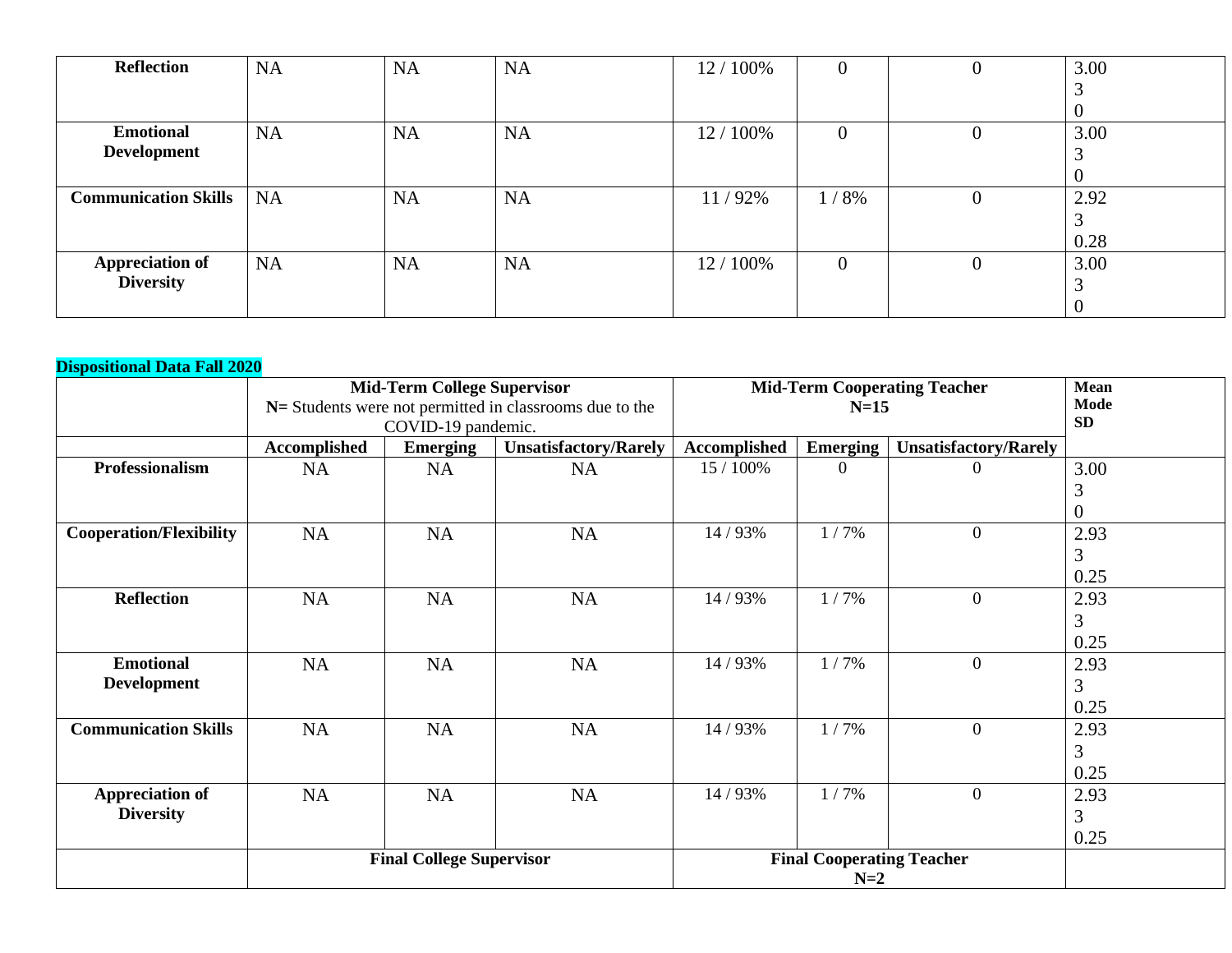|                                |                     | COVID-19 pandemic. | $N=$ Students were not permitted in classrooms due to the |              |                 |                              |                |
|--------------------------------|---------------------|--------------------|-----------------------------------------------------------|--------------|-----------------|------------------------------|----------------|
|                                | <b>Accomplished</b> | <b>Emerging</b>    | <b>Unsatisfactory/Rarely</b>                              | Accomplished | <b>Emerging</b> | <b>Unsatisfactory/Rarely</b> |                |
| Professionalism                | <b>NA</b>           | <b>NA</b>          | <b>NA</b>                                                 | 14 / 93%     | $1/7\%$         | $\Omega$                     | 2.93           |
|                                |                     |                    |                                                           |              |                 |                              | 3              |
|                                |                     |                    |                                                           |              |                 |                              | 0.25           |
| <b>Cooperation/Flexibility</b> | NA                  | NA                 | NA                                                        | 14 / 93%     | 1/7%            | $\boldsymbol{0}$             | 2.93           |
|                                |                     |                    |                                                           |              |                 |                              | 3              |
|                                |                     |                    |                                                           |              |                 |                              | 0.25           |
| <b>Reflection</b>              | <b>NA</b>           | NA                 | <b>NA</b>                                                 | 14 / 93%     | 1/7%            | $\overline{0}$               | 2.93           |
|                                |                     |                    |                                                           |              |                 |                              | 3              |
|                                |                     |                    |                                                           |              |                 |                              | 0.25           |
| <b>Emotional</b>               | NA                  | <b>NA</b>          | <b>NA</b>                                                 | 15 / 100%    | $\overline{0}$  | $\overline{0}$               | 3.00           |
| <b>Development</b>             |                     |                    |                                                           |              |                 |                              | 3              |
|                                |                     |                    |                                                           |              |                 |                              | $\theta$       |
| <b>Communication Skills</b>    | NA                  | <b>NA</b>          | <b>NA</b>                                                 | 15 / 100%    | $\overline{0}$  | $\theta$                     | 3.00           |
|                                |                     |                    |                                                           |              |                 |                              | 3              |
|                                |                     |                    |                                                           |              |                 |                              |                |
| <b>Appreciation of</b>         | NA                  | NA                 | <b>NA</b>                                                 | 15 / 100%    | $\overline{0}$  | $\boldsymbol{0}$             | 3.00           |
| <b>Diversity</b>               |                     |                    |                                                           |              |                 |                              | 3              |
|                                |                     |                    |                                                           |              |                 |                              | $\overline{0}$ |

|                                |                     | <b>Final College Supervisor</b><br><b>First Placement</b> | <b>Final Cooperating Teacher</b><br><b>First Placement</b><br>$N=15$ |              |                 | <b>Mean</b><br>Mode<br><b>SD</b> |      |
|--------------------------------|---------------------|-----------------------------------------------------------|----------------------------------------------------------------------|--------------|-----------------|----------------------------------|------|
|                                | <b>Accomplished</b> | <b>Emerging</b>                                           | <b>Unsatisfactory/Rarely</b>                                         | Accomplished | <b>Emerging</b> | <b>Unsatisfactory/Rarely</b>     |      |
| Professionalism                | 14/93%              | $\Omega$                                                  | 1/7%                                                                 | 15 / 100%    | $\theta$        |                                  | 2.93 |
|                                |                     |                                                           |                                                                      |              |                 |                                  |      |
|                                |                     |                                                           |                                                                      |              |                 |                                  | 0.36 |
| <b>Cooperation/Flexibility</b> | 14/93%              | 1/7%                                                      | $\overline{0}$                                                       | 14/93%       | 1/7%            | $\Omega$                         | 2.93 |
|                                |                     |                                                           |                                                                      |              |                 |                                  |      |
|                                |                     |                                                           |                                                                      |              |                 |                                  | 0.25 |
| <b>Reflection</b>              | 14 / 93%            | 1/7%                                                      | $\theta$                                                             | 14/93%       | 1/7%            | $\Omega$                         | 2.93 |
|                                |                     |                                                           |                                                                      |              |                 |                                  |      |
|                                |                     |                                                           |                                                                      |              |                 |                                  | 0.25 |
| <b>Emotional</b>               | 15 / 100%           | $\overline{0}$                                            | $\theta$                                                             | 15 / 100%    | $\mathbf{0}$    | $\Omega$                         | 3.00 |
| <b>Development</b>             |                     |                                                           |                                                                      |              |                 |                                  |      |
|                                |                     |                                                           |                                                                      |              |                 |                                  |      |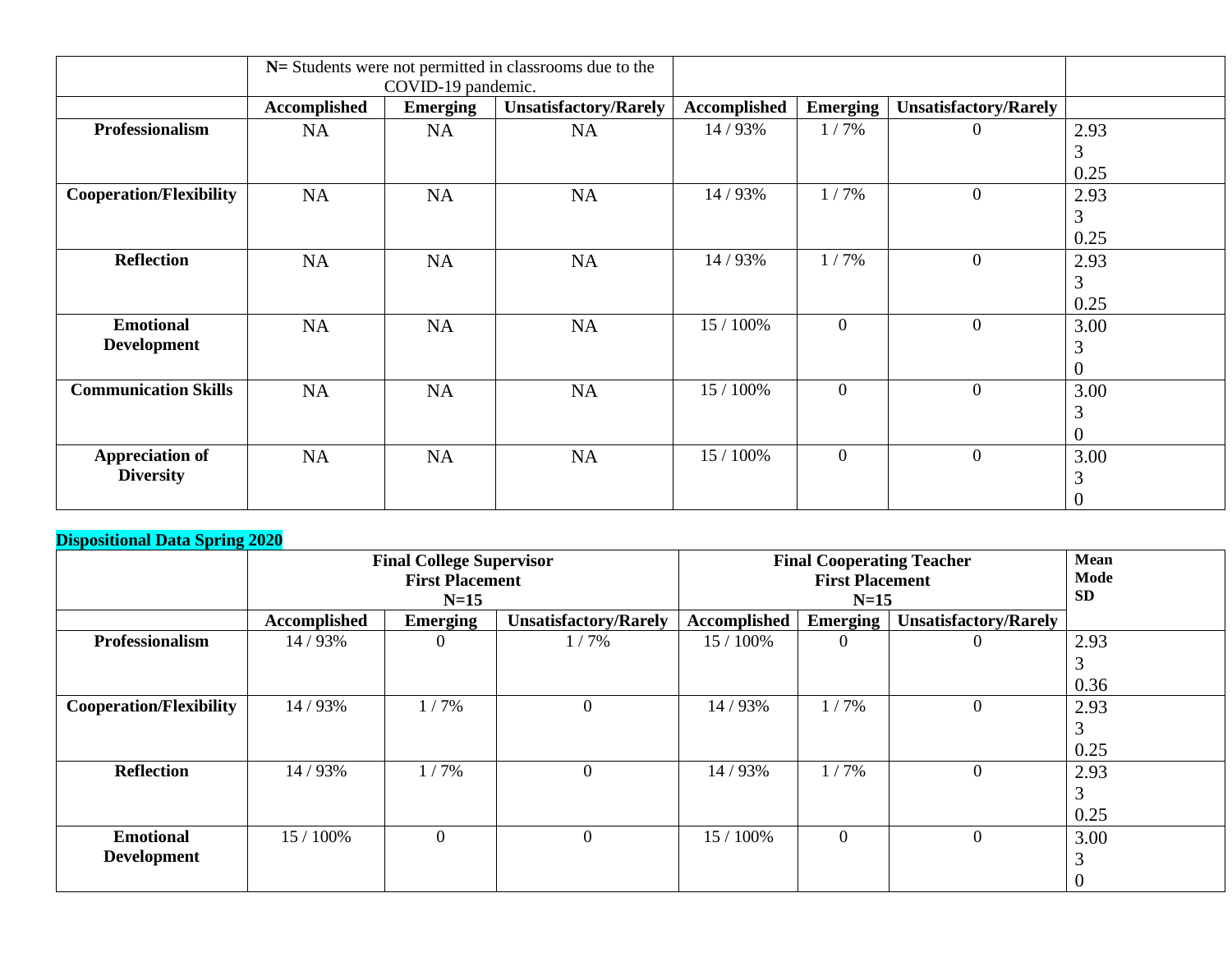| <b>Communication Skills</b>    | 15 / 100%               | $\theta$                        |                              | 13/87%       | 2/13%                            |                              | 2.93   |  |
|--------------------------------|-------------------------|---------------------------------|------------------------------|--------------|----------------------------------|------------------------------|--------|--|
|                                |                         |                                 |                              |              |                                  |                              |        |  |
|                                |                         |                                 |                              |              |                                  |                              | 0.25   |  |
| <b>Appreciation of</b>         | 15 / 100%               | $\boldsymbol{0}$                | $\overline{0}$               | 14/93%       | 1/7%                             |                              | 2.93   |  |
| <b>Diversity</b>               |                         |                                 |                              |              |                                  |                              |        |  |
|                                |                         |                                 |                              |              |                                  |                              | 0.36   |  |
|                                |                         | <b>Final College Supervisor</b> |                              |              | <b>Final Cooperating Teacher</b> |                              |        |  |
|                                | <b>Second Placement</b> |                                 |                              |              |                                  |                              |        |  |
|                                |                         | $N=2$                           |                              |              | $N=2$                            |                              |        |  |
|                                |                         |                                 |                              |              |                                  |                              |        |  |
|                                | Accomplished            | <b>Emerging</b>                 | <b>Unsatisfactory/Rarely</b> | Accomplished | Emerging                         | <b>Unsatisfactory/Rarely</b> |        |  |
| <b>Professionalism</b>         | $\ast$                  | $*$                             | $\ast$                       | $\ast$       | $*$                              | $\ast$                       | $\ast$ |  |
| <b>Cooperation/Flexibility</b> | $\ast$                  | $\ast$                          | $\ast$                       | $\ast$       | $*$                              | $\ast$                       | $\ast$ |  |
| <b>Reflection</b>              | $\ast$                  | $\ast$                          | $\ast$                       | $\ast$       | $*$                              | $\ast$                       | $\ast$ |  |
| <b>Emotional</b>               | $\ast$                  | $\ast$                          | $\ast$                       | $\ast$       | $\ast$                           | $\ast$                       | $\ast$ |  |
| <b>Development</b>             |                         |                                 |                              |              |                                  |                              |        |  |
| <b>Communication Skills</b>    | $\ast$                  | $\ast$                          | $\ast$                       | $\ast$       | $*$                              | $\ast$                       | $\ast$ |  |
| <b>Appreciation of</b>         | $\ast$                  | $*$                             | $\ast$                       | $\ast$       | $\ast$                           | $\ast$                       | $\ast$ |  |

\*Second placement evaluations could not be completed due to school closures related to COVID-19.

|                                |              | <b>Final College Supervisor</b> |                              |              | <b>Final Cooperating Teacher</b> | <b>Mean</b>                  |      |
|--------------------------------|--------------|---------------------------------|------------------------------|--------------|----------------------------------|------------------------------|------|
|                                |              | <b>First Placement</b>          |                              |              | <b>First Placement</b>           |                              | Mode |
|                                |              | $N=2$                           |                              |              |                                  | <b>SD</b>                    |      |
|                                | Accomplished | <b>Emerging</b>                 | <b>Unsatisfactory/Rarely</b> | Accomplished | <b>Emerging</b>                  | <b>Unsatisfactory/Rarely</b> |      |
| <b>Professionalism</b>         | 1/50%        | 1/50%                           | O                            | 2/100%       | $\overline{0}$                   | 0                            | 2.75 |
|                                |              |                                 |                              |              |                                  |                              | 3    |
|                                |              |                                 |                              |              |                                  |                              | 0.43 |
| <b>Cooperation/Flexibility</b> | 2 / 100%     | $\mathbf{0}$                    | $\boldsymbol{0}$             | 2/100%       | $\overline{0}$                   | $\overline{0}$               | 3.00 |
|                                |              |                                 |                              |              |                                  |                              |      |
|                                |              |                                 |                              |              |                                  |                              |      |
| <b>Reflection</b>              | 2/100%       | $\overline{0}$                  | 0                            | 2/100%       | $\overline{0}$                   | $\overline{0}$               | 3.00 |
|                                |              |                                 |                              |              |                                  |                              |      |
|                                |              |                                 |                              |              |                                  |                              | v    |
| <b>Emotional</b>               | 2/100%       | $\mathbf{0}$                    | $\boldsymbol{0}$             | 2/100%       | $\overline{0}$                   | $\mathbf{0}$                 | 3.00 |
| <b>Development</b>             |              |                                 |                              |              |                                  |                              |      |
|                                |              |                                 |                              |              |                                  |                              |      |
| <b>Communication Skills</b>    | 2/100%       | $\overline{0}$                  | $\overline{0}$               | 2 / 100%     | $\overline{0}$                   | $\Omega$                     | 3.00 |
|                                |              |                                 |                              |              |                                  |                              | 3    |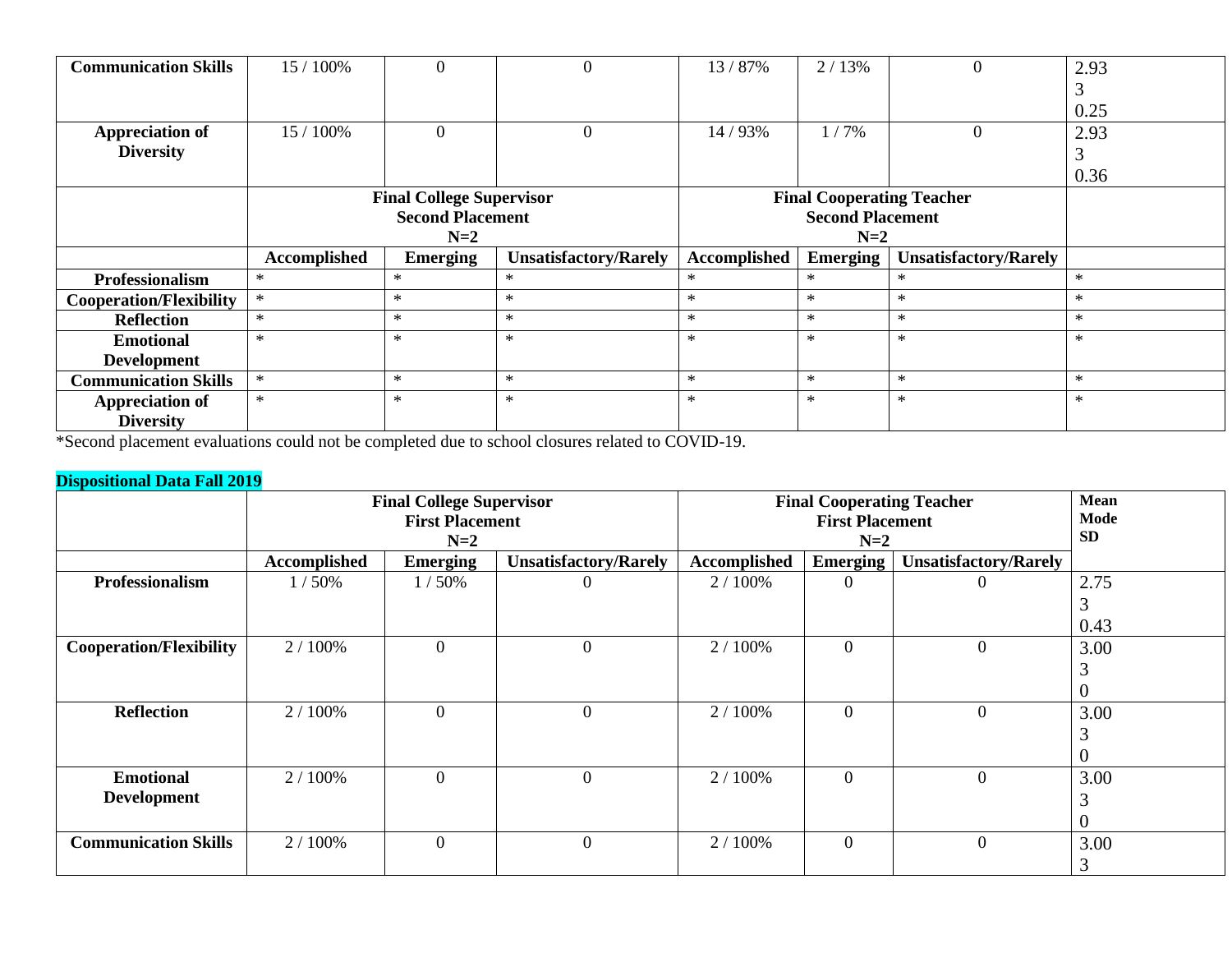|                                            |                     |                                 |                              |              |                                  |                              | $\overline{0}$ |
|--------------------------------------------|---------------------|---------------------------------|------------------------------|--------------|----------------------------------|------------------------------|----------------|
| <b>Appreciation of</b><br><b>Diversity</b> | 2 / 100%            | $\overline{0}$                  | $\overline{0}$               | 2/100%       | $\theta$                         | $\overline{0}$               | 3.00           |
|                                            |                     |                                 |                              |              |                                  |                              | 3<br>0         |
|                                            |                     | <b>Final College Supervisor</b> |                              |              | <b>Final Cooperating Teacher</b> |                              | Mean           |
|                                            |                     | <b>Second Placement</b>         |                              |              | <b>Mode</b>                      |                              |                |
|                                            |                     | $N=2$                           |                              |              | SD                               |                              |                |
|                                            | <b>Accomplished</b> | <b>Emerging</b>                 | <b>Unsatisfactory/Rarely</b> | Accomplished | $N=2$<br><b>Emerging</b>         | <b>Unsatisfactory/Rarely</b> |                |
| <b>Professionalism</b>                     | 2 / 100%            | $\theta$                        | $\overline{0}$               | 2 / 100%     | $\overline{0}$                   | $\overline{0}$               | 3.00           |
|                                            |                     |                                 |                              |              |                                  |                              | 3              |
|                                            |                     |                                 |                              |              |                                  |                              | 0              |
| <b>Cooperation/Flexibility</b>             | 2 / 100%            | $\overline{0}$                  | $\overline{0}$               | 2 / 100%     | $\theta$                         | $\overline{0}$               | 3.00           |
|                                            |                     |                                 |                              |              |                                  |                              | 3              |
|                                            |                     |                                 |                              |              |                                  |                              | 0              |
| <b>Reflection</b>                          | 1/50%               | 1/50%                           | $\overline{0}$               | 2 / 100%     | $\overline{0}$                   | $\overline{0}$               | 2.75           |
|                                            |                     |                                 |                              |              |                                  |                              | 3              |
|                                            |                     |                                 |                              |              |                                  |                              | 0.43           |
| <b>Emotional</b>                           | 2 / 100%            | $\overline{0}$                  | $\overline{0}$               | 2 / 100%     | $\overline{0}$                   | $\overline{0}$               | 3.00           |
| <b>Development</b>                         |                     |                                 |                              |              |                                  |                              | 3              |
|                                            |                     |                                 |                              |              |                                  |                              | 0              |
| <b>Communication Skills</b>                | 2 / 100%            | $\overline{0}$                  | $\overline{0}$               | 2 / 100%     | $\theta$                         | $\overline{0}$               | 3.00           |
|                                            |                     |                                 |                              |              |                                  |                              | 3              |
|                                            |                     |                                 |                              |              |                                  |                              | 0              |
| <b>Appreciation of</b>                     | 2 / 100%            | $\mathbf{0}$                    | $\boldsymbol{0}$             | 2 / 100%     | $\overline{0}$                   | $\overline{0}$               | 3.00           |
| <b>Diversity</b>                           |                     |                                 |                              |              |                                  |                              |                |
|                                            |                     |                                 |                              |              |                                  |                              |                |

|                                | <b>Final College Supervisor</b><br><b>First Placement</b><br>$N=5$ |                 |                              | <b>Final Cooperating Teacher</b><br><b>First Placement</b><br>$N=5$ |          |                              | <b>Mean</b><br>Mode<br><b>SD</b> |
|--------------------------------|--------------------------------------------------------------------|-----------------|------------------------------|---------------------------------------------------------------------|----------|------------------------------|----------------------------------|
|                                | <b>Accomplished</b>                                                | <b>Emerging</b> | <b>Unsatisfactory/Rarely</b> | Accomplished                                                        | Emerging | <b>Unsatisfactory/Rarely</b> |                                  |
| <b>Professionalism</b>         | 4/80%                                                              | /20%            |                              | $5/100\%$                                                           |          |                              | 2.90                             |
|                                |                                                                    |                 |                              |                                                                     |          |                              |                                  |
|                                |                                                                    |                 |                              |                                                                     |          |                              | 0.3                              |
| <b>Cooperation/Flexibility</b> | $5/100\%$                                                          |                 |                              | $5/100\%$                                                           |          |                              | 3.00                             |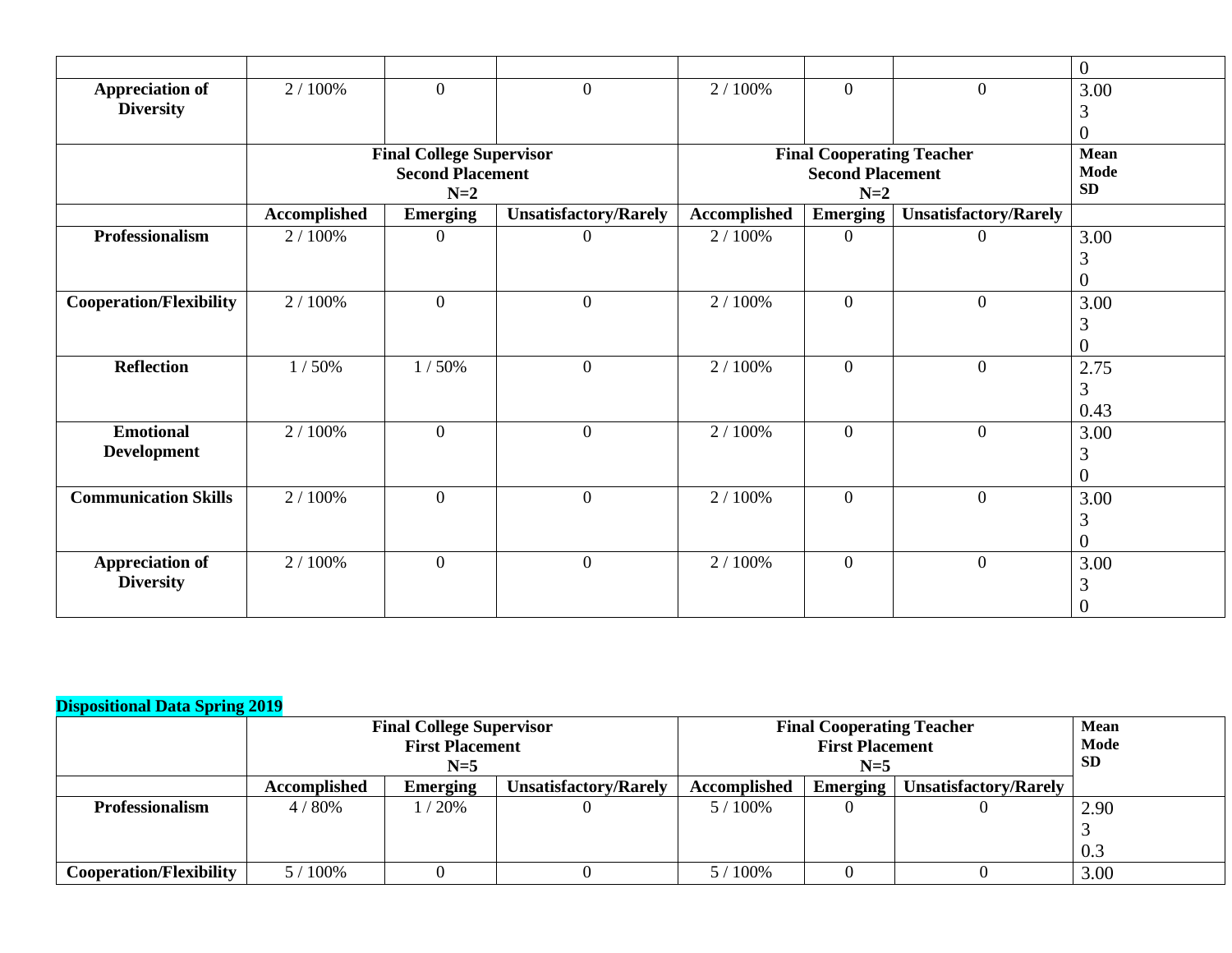|                                            |              |                                 |                              |                                  |                          |                              | 3                      |
|--------------------------------------------|--------------|---------------------------------|------------------------------|----------------------------------|--------------------------|------------------------------|------------------------|
|                                            |              |                                 |                              |                                  |                          |                              | $\overline{0}$         |
| Reflection                                 | 5/100%       | $\theta$                        | $\overline{0}$               | 5 / 100%                         | $\theta$                 | $\overline{0}$               | 3.00                   |
|                                            |              |                                 |                              |                                  |                          |                              | 3                      |
|                                            |              |                                 |                              |                                  |                          |                              | $\overline{0}$         |
| <b>Emotional</b>                           | 4/80%        | 1/20%                           | $\overline{0}$               | 5 / 100%                         | $\overline{0}$           | $\overline{0}$               | 2.90                   |
| <b>Development</b>                         |              |                                 |                              |                                  |                          |                              | 3                      |
|                                            |              |                                 |                              |                                  |                          |                              | 0.3                    |
| <b>Communication Skills</b>                | 5 / 100%     | $\overline{0}$                  | $\overline{0}$               | 5/100%                           | $\overline{0}$           | $\overline{0}$               | 3.00                   |
|                                            |              |                                 |                              |                                  |                          |                              | 3                      |
|                                            |              |                                 |                              |                                  |                          |                              | $\overline{0}$         |
| <b>Appreciation of</b>                     | 5 / 100%     | $\mathbf{0}$                    | $\overline{0}$               | 4/80%                            | 1/20%                    | $\mathbf{0}$                 | 2.90                   |
| <b>Diversity</b>                           |              |                                 |                              |                                  |                          |                              | 3                      |
|                                            |              |                                 |                              |                                  |                          |                              | 0.3                    |
|                                            |              | <b>Final College Supervisor</b> |                              | <b>Final Cooperating Teacher</b> | Mean<br>Mode             |                              |                        |
|                                            |              | <b>Second Placement</b>         |                              |                                  | SD                       |                              |                        |
|                                            | Accomplished | $N=5$                           | <b>Unsatisfactory/Rarely</b> | Accomplished                     | $N=5$<br><b>Emerging</b> | <b>Unsatisfactory/Rarely</b> |                        |
| Professionalism                            | 4/80%        | <b>Emerging</b><br>1/20%        | $\overline{0}$               | 5 / 100%                         | $\overline{0}$           | $\theta$                     |                        |
|                                            |              |                                 |                              |                                  |                          |                              | 2.90                   |
|                                            |              |                                 |                              |                                  |                          |                              | 3                      |
|                                            |              |                                 |                              |                                  |                          |                              |                        |
|                                            |              |                                 |                              |                                  |                          |                              | 0.3                    |
| <b>Cooperation/Flexibility</b>             | 5 / 100%     | $\overline{0}$                  | $\overline{0}$               | 4/80%                            | 1/20%                    | $\overline{0}$               | 2.90                   |
|                                            |              |                                 |                              |                                  |                          |                              | $\overline{3}$         |
|                                            |              |                                 |                              |                                  |                          |                              | 0.3                    |
| <b>Reflection</b>                          | 4/80%        | 1/20%                           | $\overline{0}$               | 2/40%                            | 3/60%                    | $\overline{0}$               | 2.60                   |
|                                            |              |                                 |                              |                                  |                          |                              | $\overline{3}$         |
|                                            |              |                                 |                              |                                  |                          |                              | 0.49                   |
| <b>Emotional</b>                           | 4 / 80%      | 1/20%                           | $\overline{0}$               | 3/60%                            | 2/40%                    | $\overline{0}$               | 2.70                   |
| <b>Development</b>                         |              |                                 |                              |                                  |                          |                              | $\overline{3}$         |
|                                            |              |                                 |                              |                                  |                          |                              | 0.46                   |
| <b>Communication Skills</b>                | 3/60%        | 2/40%                           | $\overline{0}$               | 5 / 100%                         | $\overline{0}$           | $\overline{0}$               | 2.80                   |
|                                            |              |                                 |                              |                                  |                          |                              | 3                      |
|                                            |              |                                 |                              |                                  |                          |                              | 0.40                   |
| <b>Appreciation of</b><br><b>Diversity</b> | 5 / 100%     | $\overline{0}$                  | $\overline{0}$               | 3/60%                            | 2/40%                    | $\mathbf{0}$                 | 2.80<br>$\overline{3}$ |

| 201<br>.<br>onal<br><i></i> . |                                               |                |      |
|-------------------------------|-----------------------------------------------|----------------|------|
|                               | $\sim$ ollege $\sim$<br>r inal'<br>Supervisor | Anal<br>Mentor | Mean |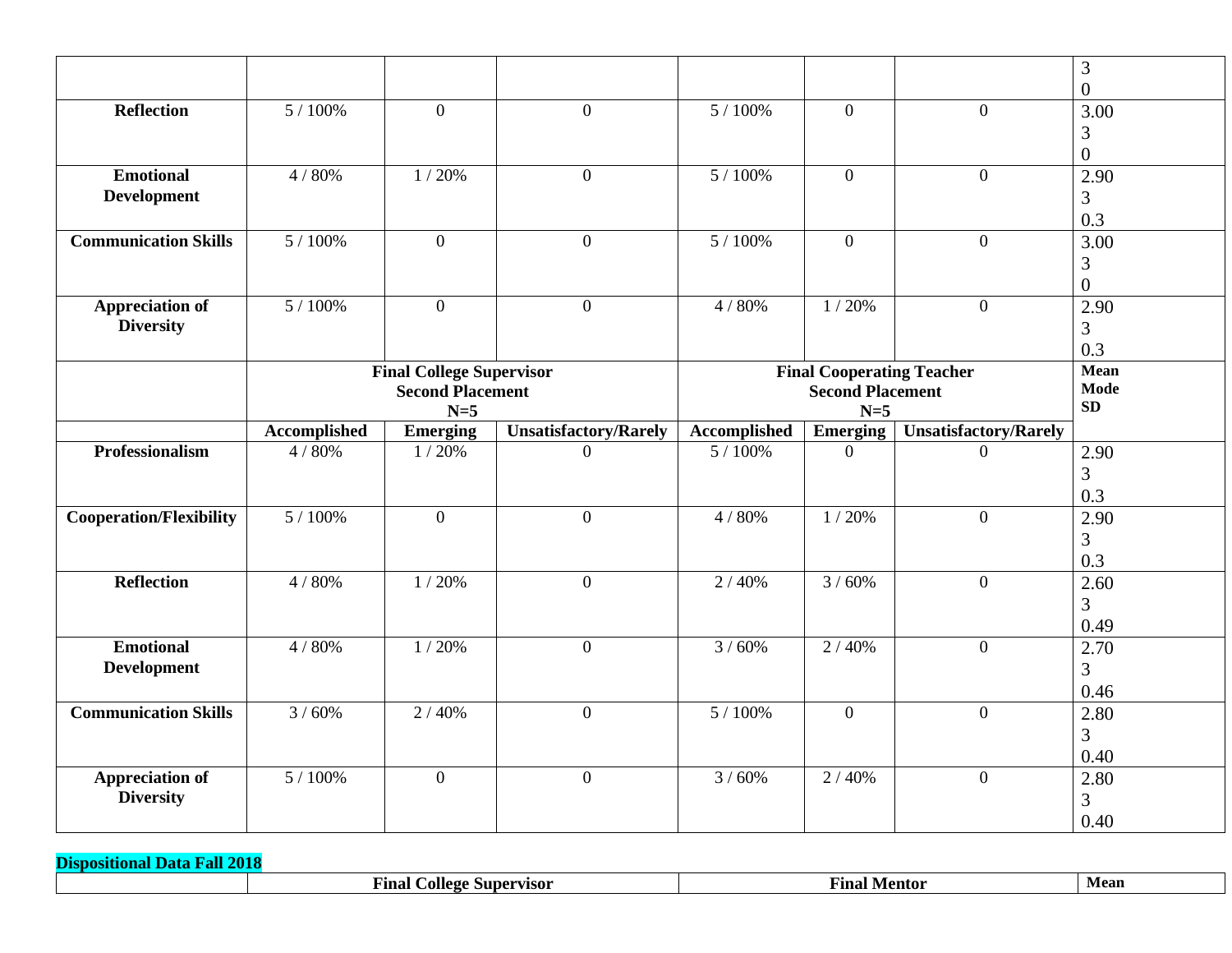|                                            | <b>First Placement</b><br>$N=2$                                      |                 |                              | <b>First Placement</b><br>$N=2$ |                                          |                              | Mode<br>SD                    |
|--------------------------------------------|----------------------------------------------------------------------|-----------------|------------------------------|---------------------------------|------------------------------------------|------------------------------|-------------------------------|
|                                            |                                                                      |                 |                              |                                 |                                          |                              |                               |
|                                            | Accomplished                                                         | <b>Emerging</b> | <b>Unsatisfactory/Rarely</b> | <b>Accomplished</b>             | <b>Emerging</b>                          | <b>Unsatisfactory/Rarely</b> |                               |
| Professionalism                            | 2 / 100%                                                             | $\theta$        | $\overline{0}$               | 2 / 100%                        | $\overline{0}$                           | $\overline{0}$               | 3.00<br>3<br>$\boldsymbol{0}$ |
| <b>Cooperation/Flexibility</b>             | 2 / 100%                                                             | $\overline{0}$  | $\mathbf{0}$                 | 2 / 100%                        | $\mathbf{0}$                             | $\overline{0}$               | 3.00<br>3<br>$\boldsymbol{0}$ |
| <b>Reflection</b>                          | 2 / 100%                                                             | $\overline{0}$  | $\mathbf{0}$                 | 2 / 100%                        | $\overline{0}$                           | $\overline{0}$               | 3.00<br>3<br>$\boldsymbol{0}$ |
| <b>Emotional</b><br><b>Development</b>     | 2 / 100%                                                             | $\overline{0}$  | $\mathbf{0}$                 | 2 / 100%                        | $\overline{0}$                           | $\overline{0}$               | 3.00<br>3<br>$\boldsymbol{0}$ |
| <b>Communication Skills</b>                | 2 / 100%                                                             | $\overline{0}$  | $\boldsymbol{0}$             | 2 / 100%                        | $\overline{0}$                           | $\overline{0}$               | 3.00<br>3<br>$\boldsymbol{0}$ |
| <b>Appreciation of</b><br><b>Diversity</b> | 2 / 100%                                                             | $\theta$        | $\overline{0}$               | 2 / 100%                        | $\overline{0}$                           | $\overline{0}$               | 3.00<br>3<br>$\overline{0}$   |
|                                            | <b>Final College Supervisor</b><br><b>Second Placement</b><br>$N=13$ |                 |                              |                                 | <b>Mean</b><br><b>Mode</b><br>${\bf SD}$ |                              |                               |
|                                            | Accomplished                                                         | <b>Emerging</b> | <b>Unsatisfactory/Rarely</b> | <b>Accomplished</b>             | <b>Emerging</b>                          | <b>Unsatisfactory/Rarely</b> |                               |
| Professionalism                            | 2 / 100%                                                             | $\Omega$        | $\Omega$                     | 2 / 100%                        | $\overline{0}$                           | $\Omega$                     | 3.00<br>3<br>$\overline{0}$   |
| <b>Cooperation/Flexibility</b>             | 2/100%                                                               | $\overline{0}$  | $\boldsymbol{0}$             | 2 / 100%                        | $\overline{0}$                           | $\overline{0}$               | 3.00<br>3<br>$\overline{0}$   |
| <b>Reflection</b>                          | 2 / 100%                                                             | $\overline{0}$  | $\mathbf{0}$                 | 2 / 100%                        | $\overline{0}$                           | $\overline{0}$               | 3.00<br>3<br>$\boldsymbol{0}$ |
| <b>Emotional</b><br><b>Development</b>     | 2/100%                                                               | $\overline{0}$  | $\overline{0}$               | 2/100%                          | $\overline{0}$                           | $\overline{0}$               | 3.00<br>3<br>$\boldsymbol{0}$ |
| <b>Communication Skills</b>                | 2/100%                                                               | $\overline{0}$  | $\overline{0}$               | 2/100%                          | $\overline{0}$                           | $\mathbf{0}$                 | 3.00<br>3                     |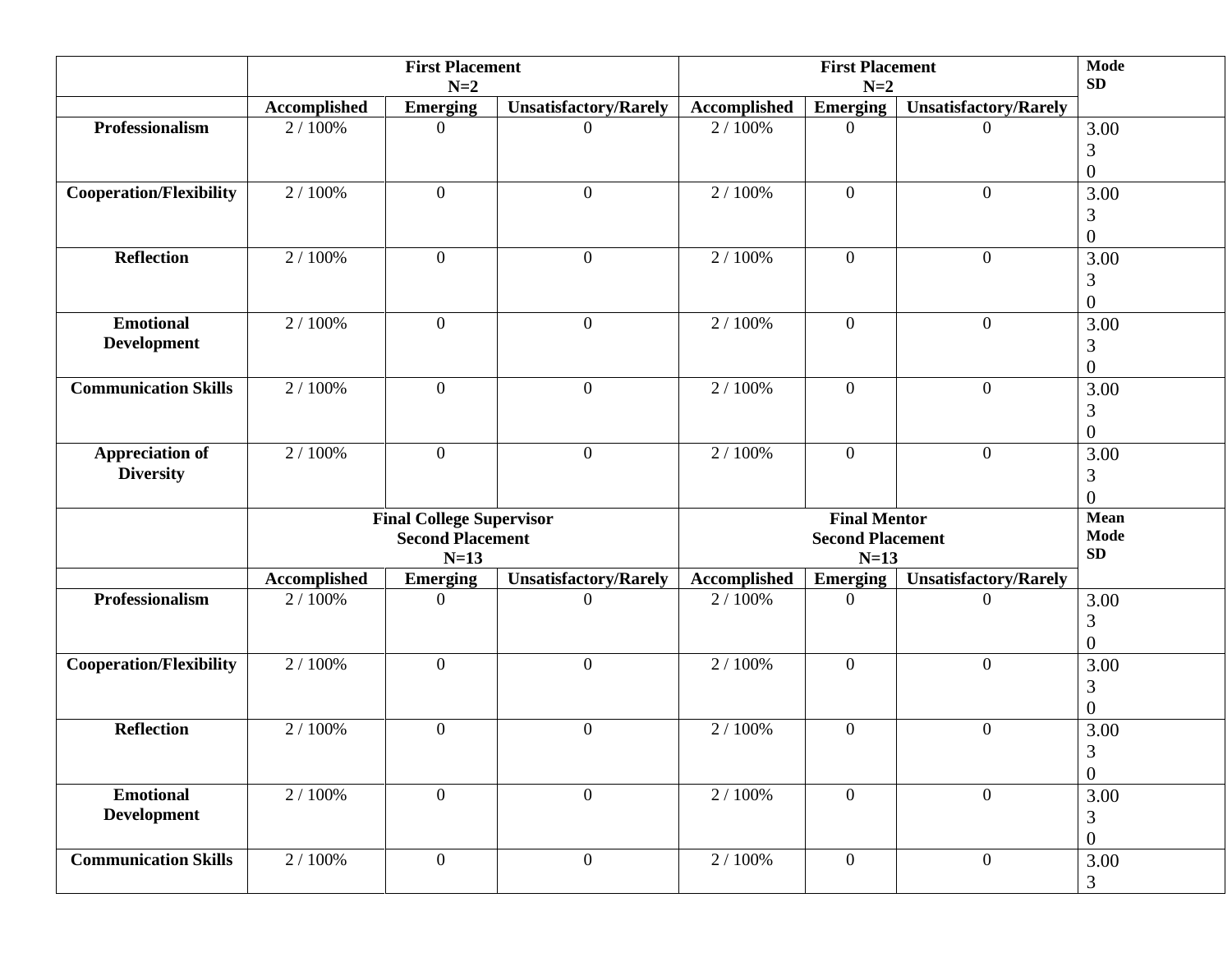| <b>Appreciation of</b><br><b>Diversity</b> | $'100\%$<br>$\sim$ 1 |  | 2 / 100% |  | 3.00 |
|--------------------------------------------|----------------------|--|----------|--|------|

**ADD Interrater Reliability for Current**

**Spring 2018 Dispositional Data - Interrater Reliability**